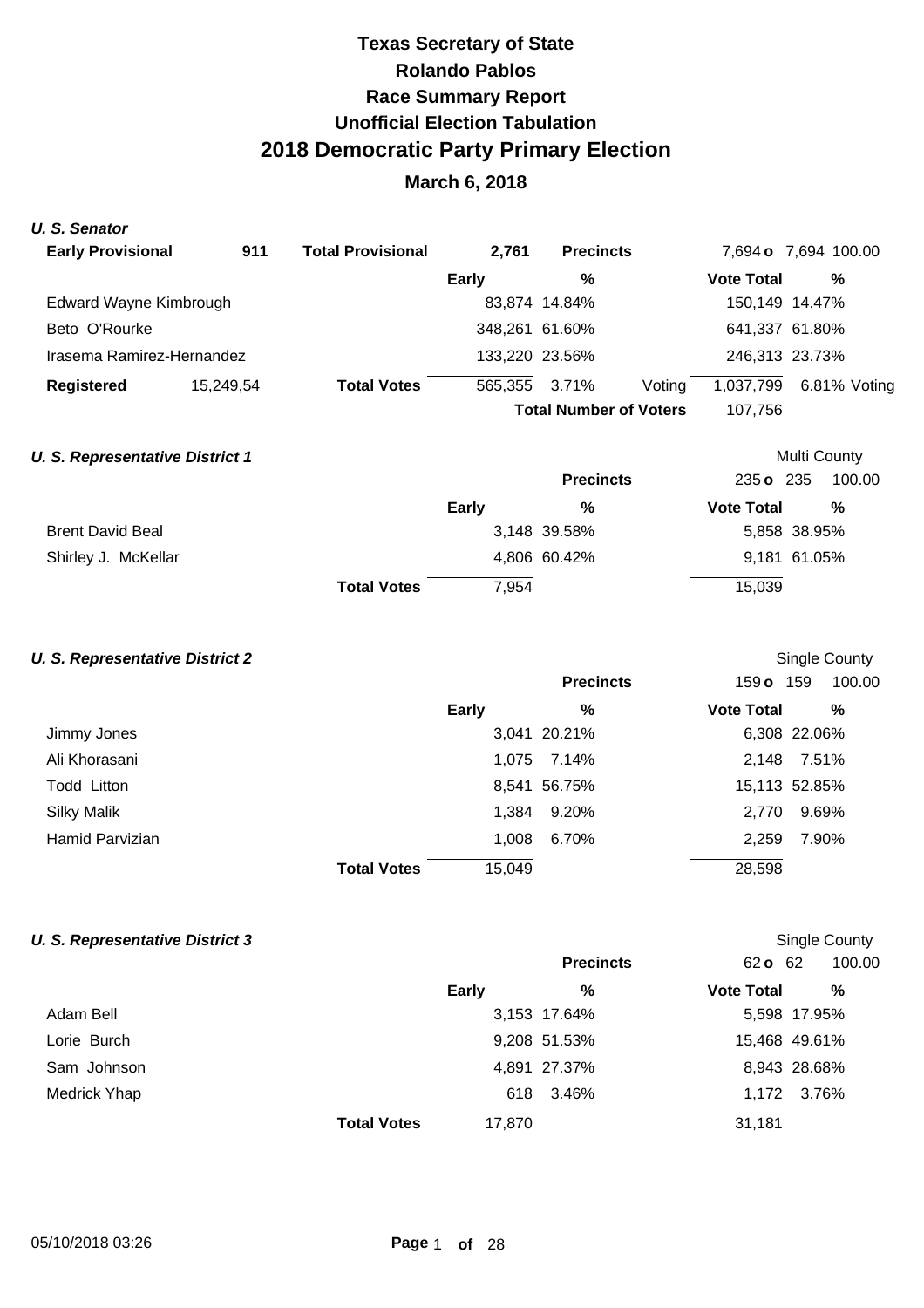## **March 6, 2018**

#### **U. S. Representative District 4 Multi County Multi County Multi County Multi County**

|                          |                    |       | <b>Precincts</b> | 331 o 331         | 100.00       |
|--------------------------|--------------------|-------|------------------|-------------------|--------------|
|                          |                    | Early | %                | <b>Vote Total</b> | %            |
| Lander Louis Bethel, Jr. |                    |       | 2,014 33.09%     |                   | 4,109 31.36% |
| Catherine Krantz         |                    |       | 4,072 66.91%     |                   | 8,995 68.64% |
|                          | <b>Total Votes</b> | 6,086 |                  | 13,104            |              |

#### **U. S. Representative District 6 Multi County Multi County Multi County**

|                         |                    |        | <b>Precincts</b> | 254 <b>o</b> 254  | 100.00        |
|-------------------------|--------------------|--------|------------------|-------------------|---------------|
|                         |                    | Early  | %                | <b>Vote Total</b> | %             |
| John Wesley Duncan      |                    |        | 2,143 14.09%     |                   | 3,978 13.54%  |
| Jana Lynne Sanchez      |                    |        | 5,436 35.75%     |                   | 10,838 36.88% |
| Levii Reginald Shocklee |                    |        | 892 5.87%        | 1.702             | 5.79%         |
| Justin Wayne Snider     |                    | 957    | 6.29%            | 2.014             | 6.85%         |
| Ruby Faye Woolridge     |                    |        | 5,778 38.00%     |                   | 10,857 36.94% |
|                         | <b>Total Votes</b> | 15,206 |                  | 29,389            |               |

#### **U. S. Representative District 7 U. S. Representative District 7 Single County**

|                          |                    |        | <b>Precincts</b> | 153 $\sigma$ 153  | 100.00       |
|--------------------------|--------------------|--------|------------------|-------------------|--------------|
|                          |                    | Early  | %                | <b>Vote Total</b> | %            |
| Joshua Butler            |                    | 567    | 3.41%            | 1,245             | 3.75%        |
| James Cargas             |                    | 341    | 2.05%            | 650               | 1.96%        |
| Lizzie Pannill Fletcher  |                    |        | 5,196 31.26%     |                   | 9,731 29.33% |
| Laura Moser              |                    |        | 3,702 22.27%     |                   | 8,077 24.35% |
| Ivan Sanchez             |                    | 919    | 5.53%            | 1,890             | 5.70%        |
| Alexander Triantaphyllis |                    |        | 2,605 15.67%     |                   | 5,219 15.73% |
| Jason Westin             |                    |        | 3,292 19.81%     |                   | 6,364 19.18% |
|                          | <b>Total Votes</b> | 16,622 |                  | 33,176            |              |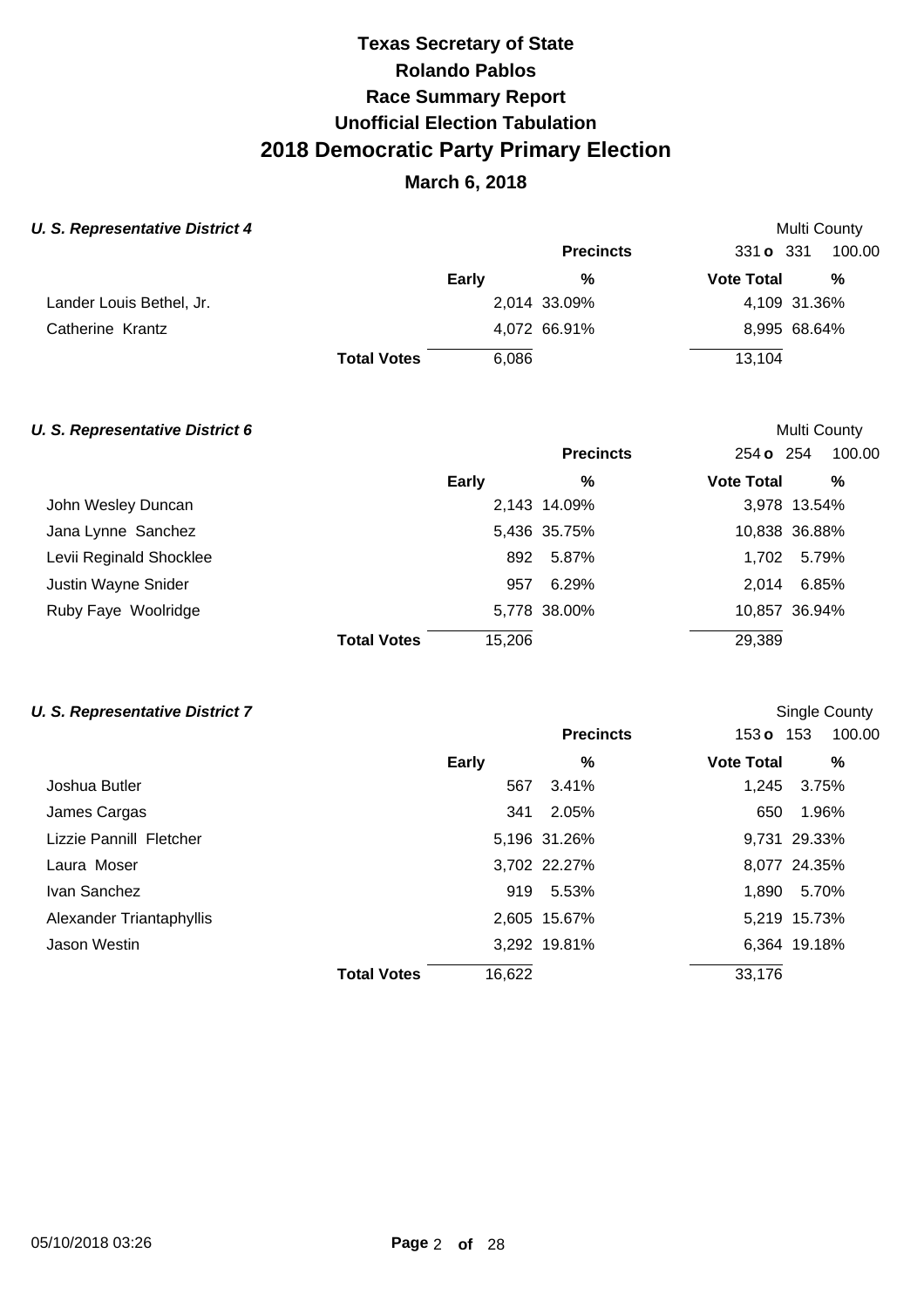## **March 6, 2018**

### **U. S. Representative District 10 Multi County Multi County Multi County**

|                               |                    |              | <b>Precincts</b> | 331 <b>o</b> 331  | 100.00        |
|-------------------------------|--------------------|--------------|------------------|-------------------|---------------|
|                               |                    | <b>Early</b> | $\frac{9}{6}$    | <b>Vote Total</b> | $\frac{9}{6}$ |
| <b>Richard Reimann DeGrow</b> |                    | 155          | 0.75%            | 301               | 0.78%         |
| Madeline K. Eden              |                    |              | 2,812 13.59%     |                   | 5,514 14.28%  |
| <b>Matthew Milton Harris</b>  |                    | 1,458        | 7.05%            | 2,825             | 7.32%         |
| Kevin Taylor Nelson           |                    | 834          | 4.03%            |                   | 1,589 4.11%   |
| Mike Siegel                   |                    |              | 8,659 41.86%     |                   | 15,434 39.97% |
| Tami Leane Walker             |                    |              | 3,227 15.60%     |                   | 6,015 15.58%  |
| Tawana Walter-Cadien          |                    |              | 3,540 17.11%     |                   | 6,938 17.97%  |
|                               | <b>Total Votes</b> | 20,685       |                  | 38,616            |               |

#### **U. S. Representative District 11 Multi County Multi County Multi County**

|                        |                    |       | <b>Precincts</b> | 271 <b>o</b> 271  | 100.00       |
|------------------------|--------------------|-------|------------------|-------------------|--------------|
|                        |                    | Early | %                | <b>Vote Total</b> | %            |
| Jennie Lou Leeder      |                    |       | 3,541 82.60%     |                   | 7,264 82.70% |
| Eric Brandon Pfalzgraf |                    |       | 746 17.40%       |                   | 1,520 17.30% |
|                        | <b>Total Votes</b> | 4,287 |                  | 8,784             |              |

#### **U. S. Representative District 14 Multi County Multi County Multi County**

|                        |                    |              | <b>Precincts</b> | 101 <b>o</b> 101  | 100.00        |
|------------------------|--------------------|--------------|------------------|-------------------|---------------|
|                        |                    | <b>Early</b> | %                | <b>Vote Total</b> | %             |
| Levy Quinn Barnes, Jr. |                    |              | 2,996 20.25%     |                   | 4,923 20.19%  |
| Adrienne Bell          |                    |              | 11,797 79.75%    |                   | 19,458 79.81% |
|                        | <b>Total Votes</b> | 14.793       |                  | 24,381            |               |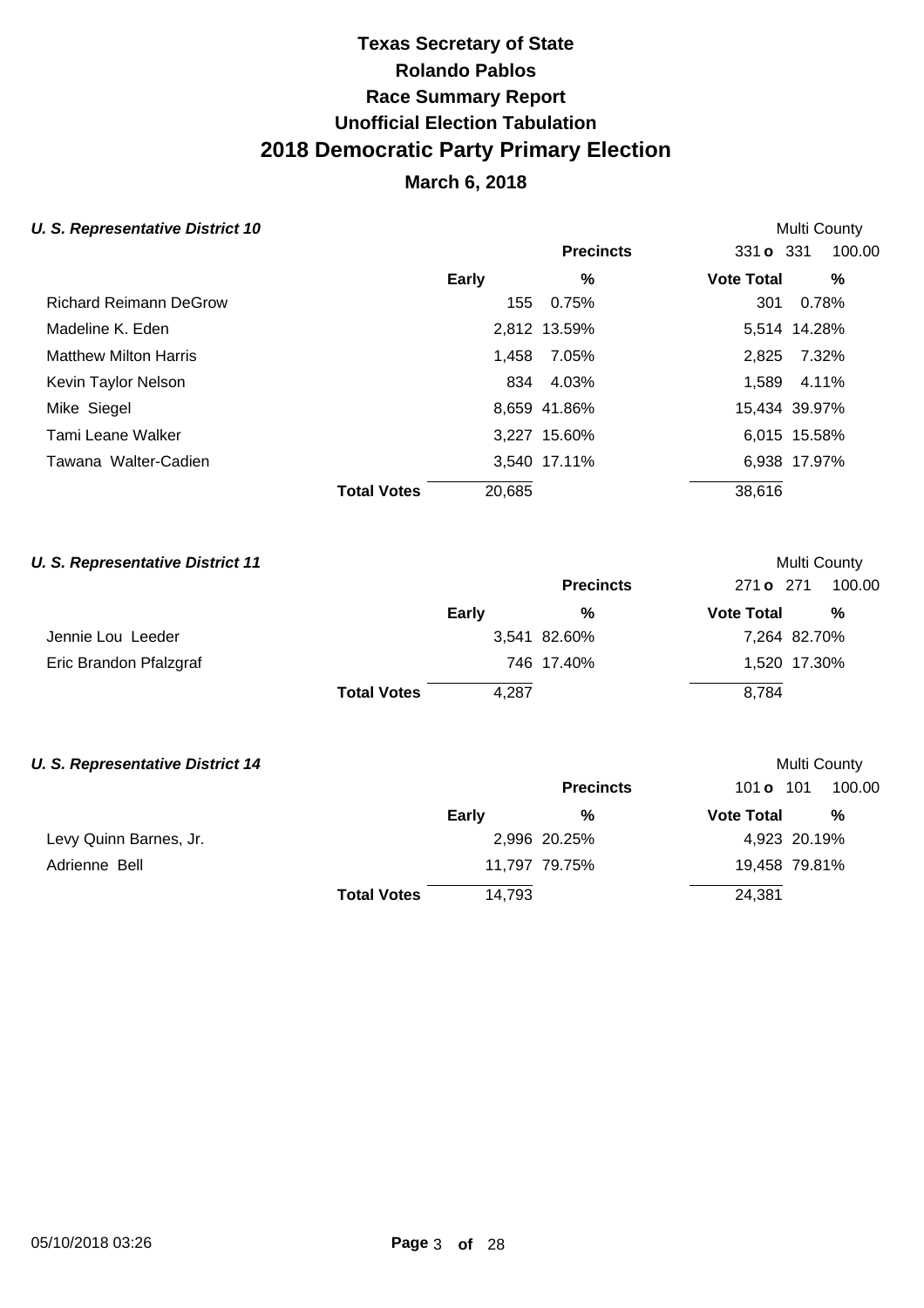## **March 6, 2018**

#### **U. S. Representative District 16 Single County County Single County Single County**

|                        |                    |        | <b>Precincts</b> | 174 o 174         | 100.00        |
|------------------------|--------------------|--------|------------------|-------------------|---------------|
|                        |                    |        |                  |                   |               |
|                        |                    | Early  | %                | <b>Vote Total</b> | %             |
| Juan Rene Carrillo     |                    | 437    | 1.64%            | 771               | 1.55%         |
| Norma Priscilla Chavez |                    | 1,836  | 6.91%            | 3,325             | 6.67%         |
| Veronica Escobar       |                    |        | 16,180 60.87%    |                   | 30,630 61.42% |
| Dori Fenenbock         |                    |        | 5,770 21.71%     |                   | 10,992 22.04% |
| Enrique Garcia         |                    | 1,516  | 5.70%            | 2,661             | 5.34%         |
| Jerome Tilghman        |                    | 841    | 3.16%            | 1,489             | 2.99%         |
|                        | <b>Total Votes</b> | 26,580 |                  | 49,868            |               |

#### **U. S. Representative District 17 Multi County Multi County Multi County**

|                   |                    |        | <b>Precincts</b> | 333 <b>o</b> 333  | 100.00        |
|-------------------|--------------------|--------|------------------|-------------------|---------------|
|                   |                    | Early  | %                | <b>Vote Total</b> | %             |
| Rick Kennedy      |                    |        | 7,017 63.14%     |                   | 14,343 63.34% |
| Dale Scott Mantey |                    |        | 4,097 36.86%     |                   | 8,300 36.66%  |
|                   | <b>Total Votes</b> | 11,114 |                  | 22,643            |               |

#### **U. S. Representative District 18 U. S. Representative District 18**

|                                |                    |        | <b>Precincts</b> | 244 o 244         | 100.00        |
|--------------------------------|--------------------|--------|------------------|-------------------|---------------|
|                                |                    | Early  | %                | <b>Vote Total</b> | %             |
| Sheila Jackson Lee - Incumbent |                    |        | 19,243 87.98%    |                   | 34,514 86.03% |
| Richard Johnson                |                    |        | 2,630 12.02%     |                   | 5,604 13.97%  |
|                                | <b>Total Votes</b> | 21,873 |                  | 40,118            |               |

#### **U. S. Representative District 21 Multi County Multi County Multi County**

|                           |                              | <b>Precincts</b> | 384 <b>o</b> 384  | 100.00        |
|---------------------------|------------------------------|------------------|-------------------|---------------|
|                           | <b>Early</b>                 | %                | <b>Vote Total</b> | %             |
| <b>Derrick Chad Crowe</b> |                              | 6,985 23.93%     |                   | 11,686 23.07% |
| Joseph Kopser             |                              | 9,090 31.14%     |                   | 14,684 28.98% |
| Elliott James McFadden    |                              | 4,893 16.76%     |                   | 8,625 17.02%  |
| Mary Street Wilson        |                              | 8,219 28.16%     |                   | 15,669 30.93% |
|                           | 29,187<br><b>Total Votes</b> |                  | 50,664            |               |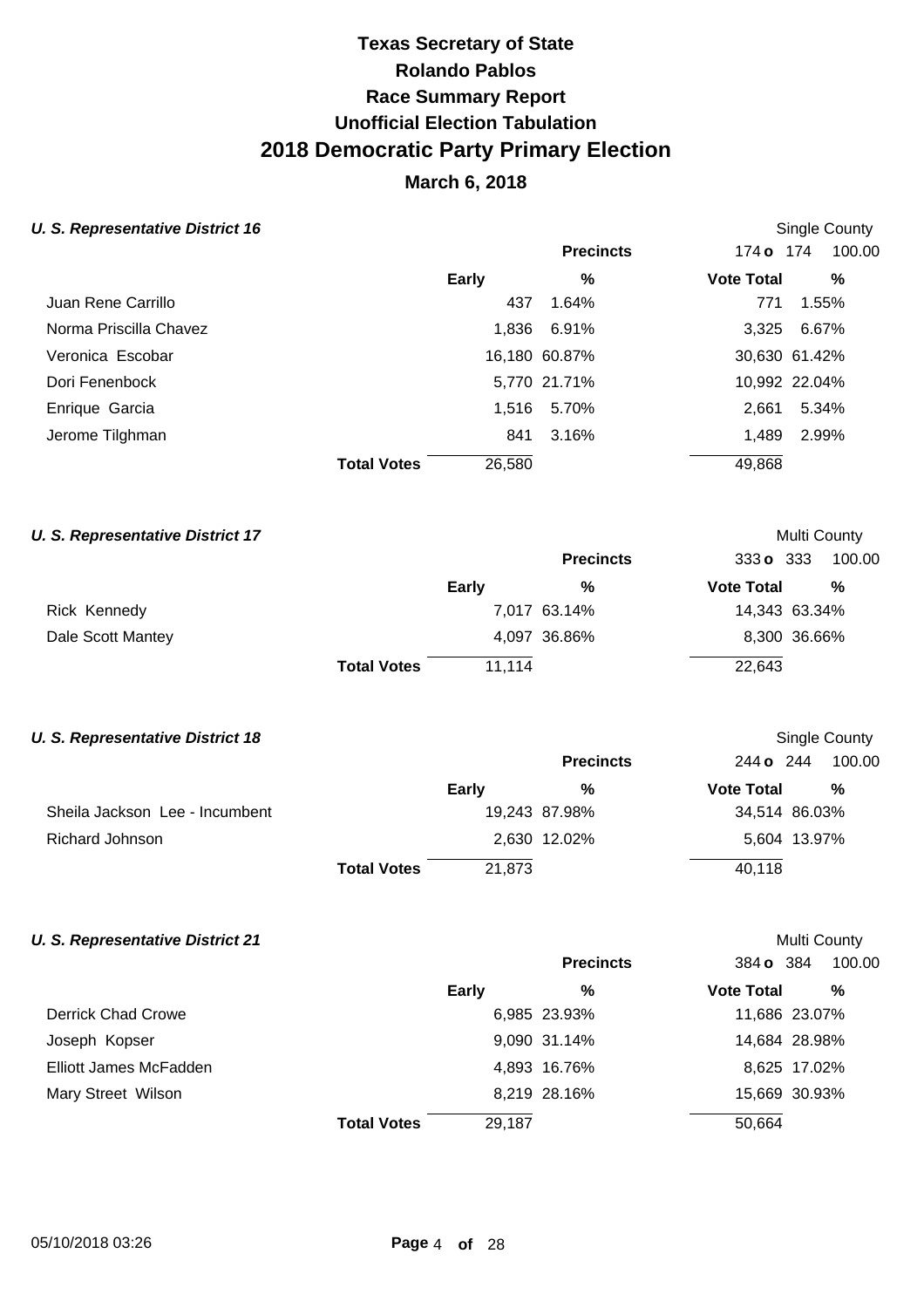## **March 6, 2018**

### **U. S. Representative District 22 Multi County Multi County Multi County**

|                        |                              | <b>Precincts</b> | 129 <b>o</b> 129  | 100.00       |
|------------------------|------------------------------|------------------|-------------------|--------------|
|                        | Early                        | %                | <b>Vote Total</b> | %            |
| Stephen Keith Brown II |                              | 3,505 21.49%     |                   | 6,246 20.99% |
| Mark Gibson            |                              | 1,670 10.24%     |                   | 3,046 10.24% |
| Margarita Ruiz Johnson |                              | 1,981 12.15%     |                   | 3,767 12.66% |
| Sri Preston Kulkarni   |                              | 5,433 33.31%     |                   | 9,466 31.81% |
| Letitia Plummer        |                              | 3,720 22.81%     |                   | 7,230 24.30% |
|                        | 16,309<br><b>Total Votes</b> |                  | 29,755            |              |

#### **U. S. Representative District 23 Multi County Multi County Multi County**

|                      |                    |        | <b>Precincts</b> | 348 <b>o</b> 348  | 100.00        |
|----------------------|--------------------|--------|------------------|-------------------|---------------|
|                      | Early              |        | %                | <b>Vote Total</b> | %             |
| Judith Ann Canales   |                    |        | 4,880 18.62%     |                   | 7,532 16.99%  |
| Harry Jay Hulings    |                    |        | 4,208 16.05%     |                   | 6,640 14.98%  |
| Gina Ortiz Jones     |                    |        | 10,341 39.45%    |                   | 18,382 41.48% |
| Rick Treviño         |                    |        | 4,510 17.21%     |                   | 7,748 17.48%  |
| Angela Ann Villescaz |                    | 2.273  | 8.67%            | 4.018             | 9.07%         |
|                      | <b>Total Votes</b> | 26,212 |                  | 44,320            |               |

#### **U. S. Representative District 24 Multi County Multi County Multi County**

|                             |                    |              | <b>Precincts</b> | 248 o 248         | 100.00        |
|-----------------------------|--------------------|--------------|------------------|-------------------|---------------|
|                             |                    | <b>Early</b> | %                | <b>Vote Total</b> | %             |
| <b>Edward Charles Allen</b> |                    |              | 3,092 19.86%     |                   | 5,556 20.03%  |
| John Robert Biggan          |                    |              | 3,283 21.09%     |                   | 5,970 21.52%  |
| Joshua Andrew Imhoff        |                    | 897          | 5.76%            | 1.663             | 5.99%         |
| Jan McDowell                |                    |              | 8,298 53.29%     |                   | 14,551 52.45% |
|                             | <b>Total Votes</b> | 15,570       |                  | 27,740            |               |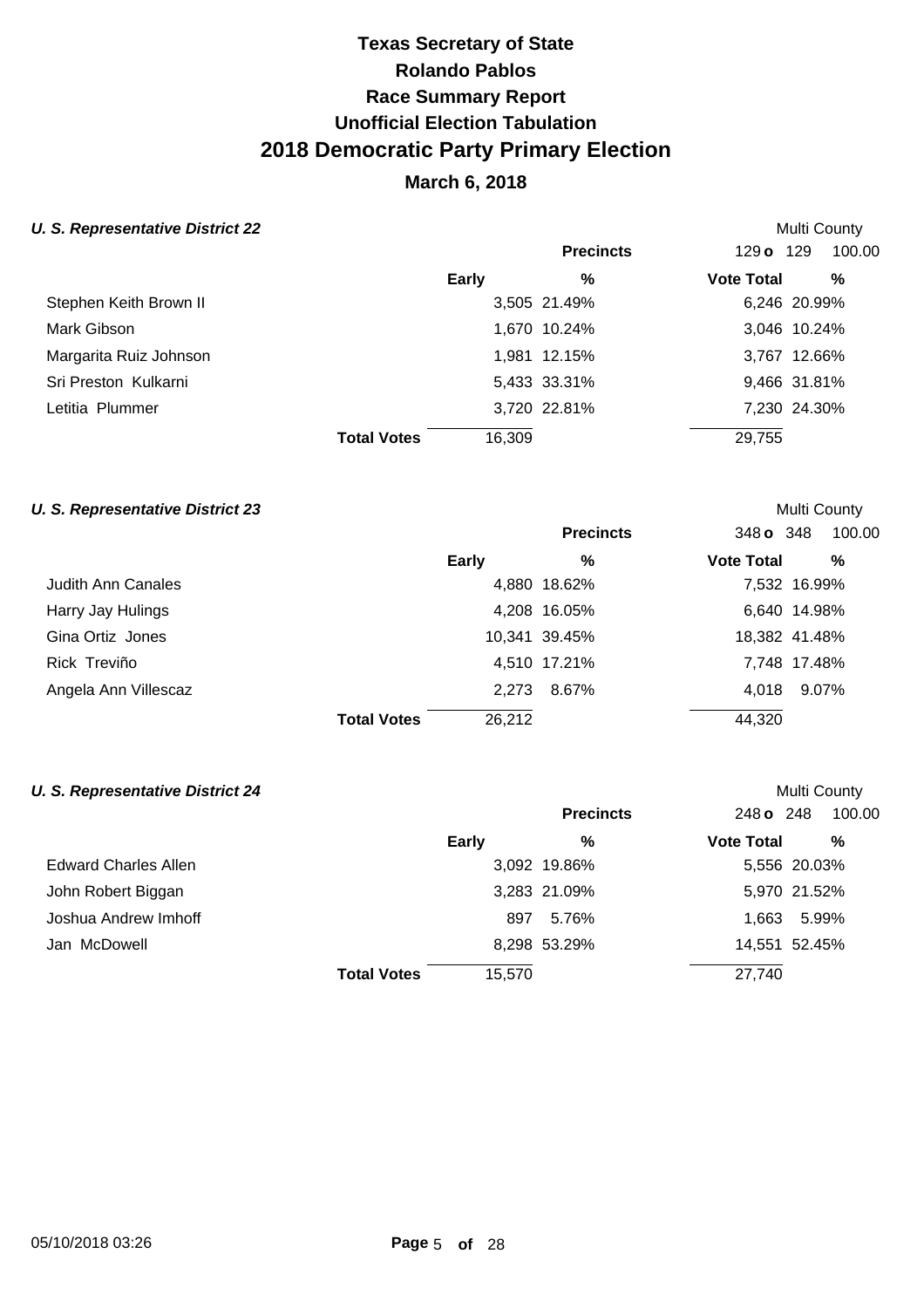## **March 6, 2018**

### **U. S. Representative District 25 Multi County Multi County Multi County**

|                                  |                              | <b>Precincts</b> | 430 <b>o</b> 430  | 100.00        |
|----------------------------------|------------------------------|------------------|-------------------|---------------|
|                                  | Early                        | %                | <b>Vote Total</b> | %             |
| <b>Edward Westerguard Hansen</b> |                              | 2,587 10.92%     |                   | 4,479 10.56%  |
| Julie Oliver                     |                              | 6,164 26.02%     |                   | 11,220 26.46% |
| Chetan Gopal Panda               |                              | 2,064 8.71%      |                   | 3,835 9.04%   |
| Chris Perri                      |                              | 8,096 34.17%     |                   | 13,896 32.77% |
| Kathleen Thomas                  |                              | 4,779 20.17%     |                   | 8,976 21.17%  |
|                                  | 23,690<br><b>Total Votes</b> |                  | 42,406            |               |

#### **U. S. Representative District 26 Multi County Multi County Multi County**

|                            |                    |        | <b>Precincts</b> | 195 <b>o</b> 195  | 100.00        |
|----------------------------|--------------------|--------|------------------|-------------------|---------------|
|                            |                    | Early  | %                | <b>Vote Total</b> | %             |
| Linsey Fagan               |                    |        | 7,012 48.25%     |                   | 13,817 52.70% |
| <b>William Carl Fisher</b> |                    |        | 7,522 51.75%     |                   | 12,402 47.30% |
|                            | <b>Total Votes</b> | 14.534 |                  | 26,219            |               |

#### **U. S. Representative District 27 Multi County Multi County Multi County**

|                         |                              | <b>Precincts</b> | $246$ o $246$     | 100.00       |
|-------------------------|------------------------------|------------------|-------------------|--------------|
|                         | <b>Early</b>                 | %                | <b>Vote Total</b> | %            |
| Raul (Roy) Barrera      |                              | 4,544 40.67%     |                   | 8,733 41.22% |
| Vanessa Edwards Foster  |                              | 1,975 17.68%     |                   | 4,041 19.07% |
| Eric Holguin            |                              | 2,653 23.75%     |                   | 4,939 23.31% |
| Ronnie Charles McDonald |                              | 2,000 17.90%     |                   | 3,474 16.40% |
|                         | 11,172<br><b>Total Votes</b> |                  | 21,187            |              |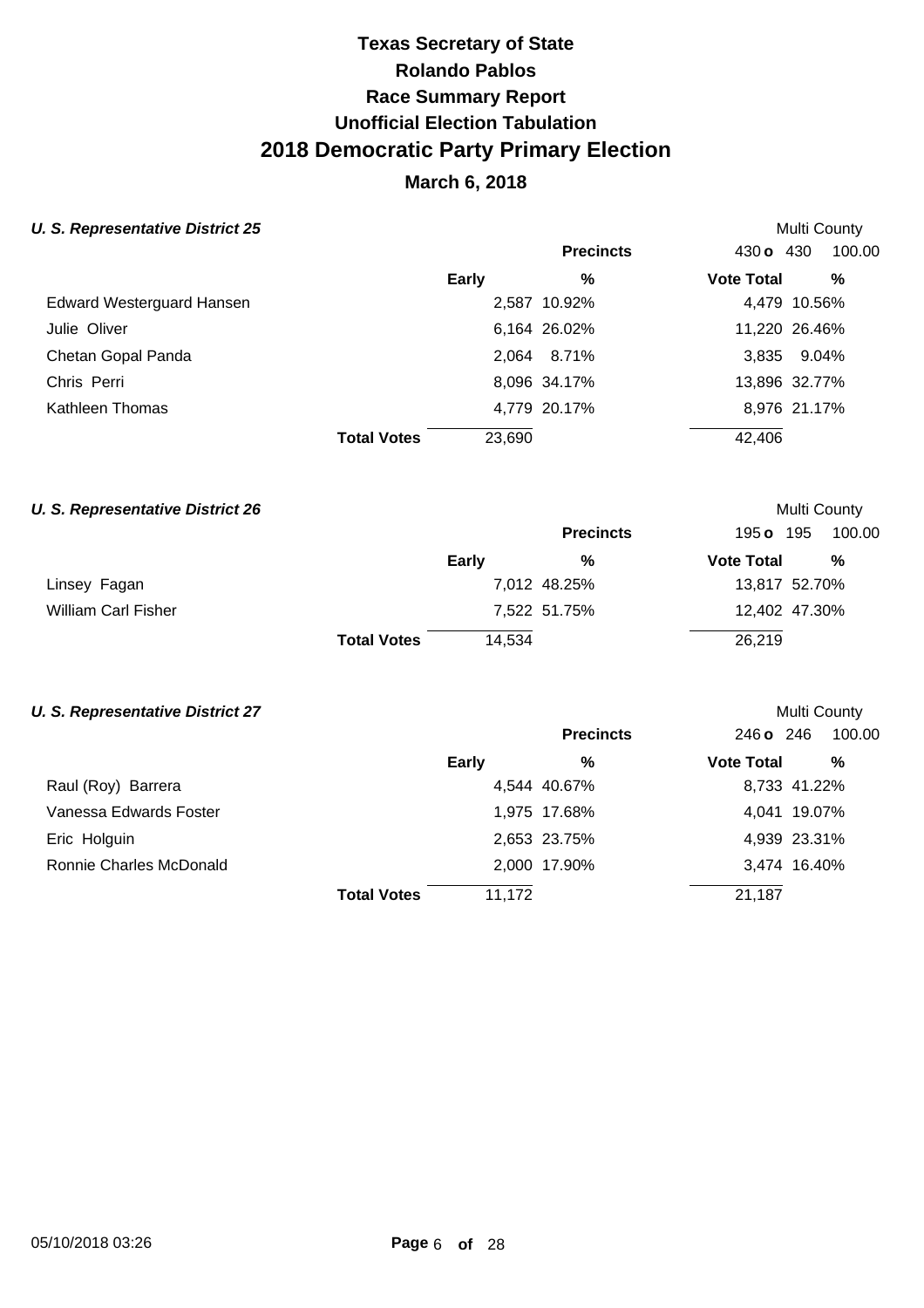## **March 6, 2018**

### **U. S. Representative District 29 Single County Single County Single County**

|                    |                  |                                                                                 | "             |
|--------------------|------------------|---------------------------------------------------------------------------------|---------------|
|                    | <b>Precincts</b> | 168 <b>o</b> 168                                                                | 100.00        |
| <b>Early</b>       | $\frac{9}{6}$    | <b>Vote Total</b>                                                               | $\%$          |
|                    | 2.71%            |                                                                                 | 472 2.56%     |
|                    | 5.40%            | 1.217                                                                           | 6.60%         |
|                    |                  |                                                                                 | 11,659 63.22% |
|                    |                  |                                                                                 | 3,817 20.70%  |
|                    |                  |                                                                                 | 562 3.05%     |
|                    | 2.51%            | 524                                                                             | 2.84%         |
|                    | 1.03%            | 192                                                                             | 1.04%         |
| <b>Total Votes</b> |                  | 18,443                                                                          |               |
|                    |                  | 272<br>541<br>6,356 63.43%<br>2,183 21.79%<br>313 3.12%<br>252<br>103<br>10,020 |               |

#### **U. S. Representative District 30 Single County Single County Single County**

|                                   |                    |        | <b>Precincts</b> | 264 <b>o</b> 264  | 100.00        |
|-----------------------------------|--------------------|--------|------------------|-------------------|---------------|
|                                   |                    | Early  | %                | <b>Vote Total</b> | %             |
| Barbara Len Mallory Caraway       |                    |        | 6,065 22.05%     |                   | 11,641 22.83% |
| Eddie Bernice Johnson - Incumbent |                    |        | 17,823 64.80%    |                   | 32,415 63.58% |
| Eric LeMonte Williams             |                    |        | 3,615 13.14%     |                   | 6,931 13.59%  |
|                                   | <b>Total Votes</b> | 27,503 |                  | 50,987            |               |

#### **U. S. Representative District 31 Multi County Multi County Multi County**

|                            |                    |        | <b>Precincts</b> | 106 <b>o</b> 106  | 100.00        |
|----------------------------|--------------------|--------|------------------|-------------------|---------------|
|                            |                    | Early  | %                | <b>Vote Total</b> | $\%$          |
| Michael Jamison Clark      |                    |        | 2,020 11.52%     |                   | 3,465 11.24%  |
| Mary Jennings "MJ" Hegar   |                    |        | 7,738 44.14%     |                   | 13,848 44.90% |
| <b>Richard Kent Lester</b> |                    |        | 1,841 10.50%     |                   | 3,188 10.34%  |
| Christine Eady Mann        |                    |        | 5,932 33.84%     |                   | 10,340 33.53% |
|                            | <b>Total Votes</b> | 17,531 |                  | 30,841            |               |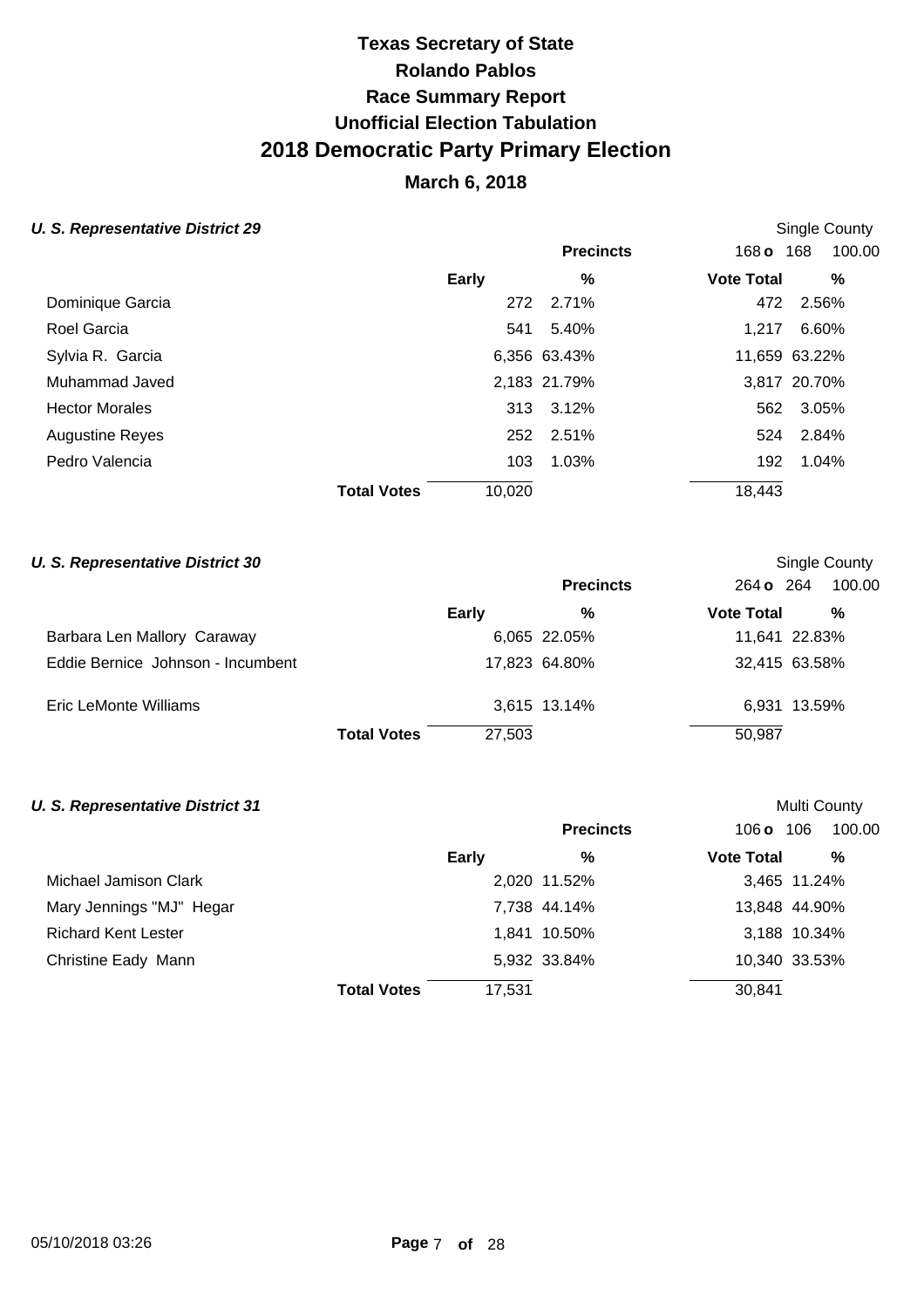## **March 6, 2018**

### **U. S. Representative District 32 Multi County Multi County Multi County**

|                                  |                    |        | <b>Precincts</b> | $263 \text{ o}$ 263 | 100.00        |
|----------------------------------|--------------------|--------|------------------|---------------------|---------------|
|                                  |                    | Early  | %                | <b>Vote Total</b>   | %             |
| Colin Allred                     |                    |        | 8,349 40.02%     |                     | 15,442 38.52% |
| Ronald William Marshall          |                    | 654    | 3.13%            | 1.301               | 3.25%         |
| <b>Todd Benedict Maternowski</b> |                    | 449    | 2.15%            | 945                 | 2.36%         |
| <b>Edward Franklin Meier</b>     |                    |        | 3,041 14.58%     |                     | 5,474 13.66%  |
| George Rodriguez                 |                    | 1.367  | 6.55%            | 3.029               | 7.56%         |
| Lillian Salerno                  |                    |        | 3,383 16.22%     |                     | 7,343 18.32%  |
| <b>Brett Ramsey Shipp</b>        |                    |        | 3,620 17.35%     |                     | 6,550 16.34%  |
|                                  | <b>Total Votes</b> | 20,863 |                  | 40,084              |               |

### **U. S. Representative District 33 Multi County Multi County Multi County**

|                         |                    |        | <b>Precincts</b> | 274 o 274         | 100.00        |
|-------------------------|--------------------|--------|------------------|-------------------|---------------|
|                         |                    | Early  | %                | <b>Vote Total</b> | %             |
| Carlos Quintanilla      |                    |        | 2,699 24.45%     |                   | 6,233 29.36%  |
| Marc Veasey - Incumbent |                    |        | 8,341 75.55%     |                   | 14,998 70.64% |
|                         | <b>Total Votes</b> | 11.040 |                  | 21,231            |               |

#### **U. S. Representative District 36 Multi County Multi County Multi County**

|                         |                    |       | <b>Precincts</b> | 270 o 270         | 100.00       |
|-------------------------|--------------------|-------|------------------|-------------------|--------------|
|                         |                    | Early | %                | <b>Vote Total</b> | %            |
| Jonathan Abraham Powell |                    |       | 2,117 29.01%     |                   | 3,827 27.99% |
| Dayna Steele            |                    |       | 5,181 70.99%     |                   | 9,848 72.01% |
|                         | <b>Total Votes</b> | 7.298 |                  | 13,675            |              |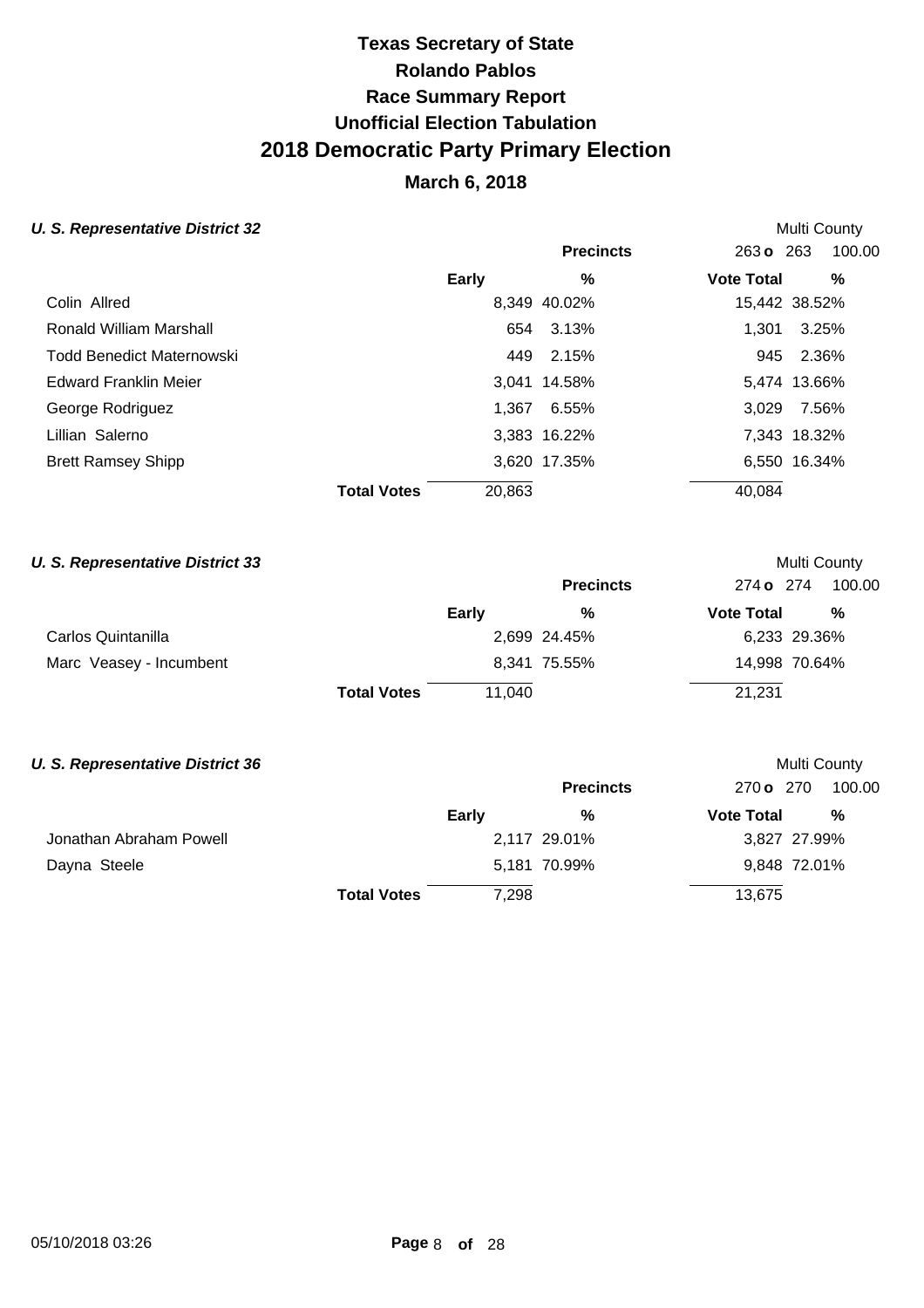## **March 6, 2018**

#### **Governor**

| <b>Early Provisional</b> | 911       | <b>Total Provisional</b> | 2,761          | <b>Precincts</b>              |        |                   | 7,694 <b>o</b> 7,694 100.00 |
|--------------------------|-----------|--------------------------|----------------|-------------------------------|--------|-------------------|-----------------------------|
|                          |           |                          | Early          | %                             |        | <b>Vote Total</b> | %                           |
| James Jolly Clark        |           |                          | 11,543         | 2.05%                         |        | 21,945            | 2.16%                       |
| Cedric Wayne Davis, Sr.  |           |                          | 41,977         | 7.45%                         |        | 83,938            | 8.25%                       |
| Joseph William Mumbach   |           |                          | 7,153          | 1.27%                         |        | 13,921            | 1.37%                       |
| Adrian Ocegueda          |           |                          | 23,489         | 4.17%                         |        | 44,825            | 4.40%                       |
| Jeffrey Alan Payne       |           |                          | 26,427         | 4.69%                         |        | 48,407            | 4.76%                       |
| Lupe Valdez              |           |                          | 240,063 42.60% |                               |        | 436,666 42.90%    |                             |
| Thomas John Wakely       |           |                          |                | 19,012 3.37%                  |        | 34,889            | 3.43%                       |
| Andrew White             |           |                          |                | 162,830 28.90%                |        |                   | 278,708 27.38%              |
| Grady Yarbrough          |           |                          | 30,996         | 5.50%                         |        | 54,660            | 5.37%                       |
| <b>Registered</b>        | 15,249,54 | <b>Total Votes</b>       | 563,490        | 3.70%                         | Voting | 1,017,959         | 6.68% Voting                |
|                          |           |                          |                | <b>Total Number of Voters</b> |        | 107,756           |                             |

#### **Lieutenant Governor**

| <b>Early Provisional</b> | 911       | <b>Total Provisional</b> | 2.761          | <b>Precincts</b>              |        |                   | 7,694 <b>o</b> 7,694 100.00 |
|--------------------------|-----------|--------------------------|----------------|-------------------------------|--------|-------------------|-----------------------------|
|                          |           |                          | <b>Early</b>   | %                             |        | <b>Vote Total</b> | %                           |
| Mike Collier             |           |                          | 286,715 53.90% |                               |        | 501,782 52.37%    |                             |
| Michael Cooper           |           |                          | 245,247 46.10% |                               |        |                   | 456,326 47.63%              |
| Registered               | 15,249,54 | <b>Total Votes</b>       | 531,962 3.49%  |                               | Voting | 958,108           | 6.28% Voting                |
|                          |           |                          |                | <b>Total Number of Voters</b> |        | 107.756           |                             |
|                          |           |                          |                |                               |        |                   |                             |

### **Attorney General**

| <b>Early Provisional</b> | 911       | <b>Total Provisional</b> | 2.761         | <b>Precincts</b>              |        |                   | 7.694 <b>o</b> 7.694 100.00 |
|--------------------------|-----------|--------------------------|---------------|-------------------------------|--------|-------------------|-----------------------------|
|                          |           |                          | Early         | %                             |        | <b>Vote Total</b> | %                           |
| Justin Nelson            |           |                          | 492.319       | 100.00                        |        | 884.376           | 100.00                      |
| Registered               | 15,249,54 | <b>Total Votes</b>       | 492,319 3.23% |                               | Voting | 884,376           | 5.80% Voting                |
|                          |           |                          |               | <b>Total Number of Voters</b> |        | 107,756           |                             |

#### **Comptroller of Public Accounts**

| <b>Early Provisional</b>       | 911       | <b>Total Provisional</b> | 2.761          | <b>Precincts</b>              |        |                   | 7,694 <b>o</b> 7,694 100.00 |
|--------------------------------|-----------|--------------------------|----------------|-------------------------------|--------|-------------------|-----------------------------|
|                                |           |                          | <b>Early</b>   | %                             |        | <b>Vote Total</b> | %                           |
| Joi Chevalier                  |           |                          | 266,517 51.34% |                               |        | 484,321 51.85%    |                             |
| <b>Timothy Raymond Mahoney</b> |           |                          | 252,637 48.66% |                               |        | 449,729 48.15%    |                             |
| Registered                     | 15,249,54 | <b>Total Votes</b>       | 519,154        | 3.40%                         | Voting | 934,050           | 6.13% Voting                |
|                                |           |                          |                | <b>Total Number of Voters</b> |        | 107,756           |                             |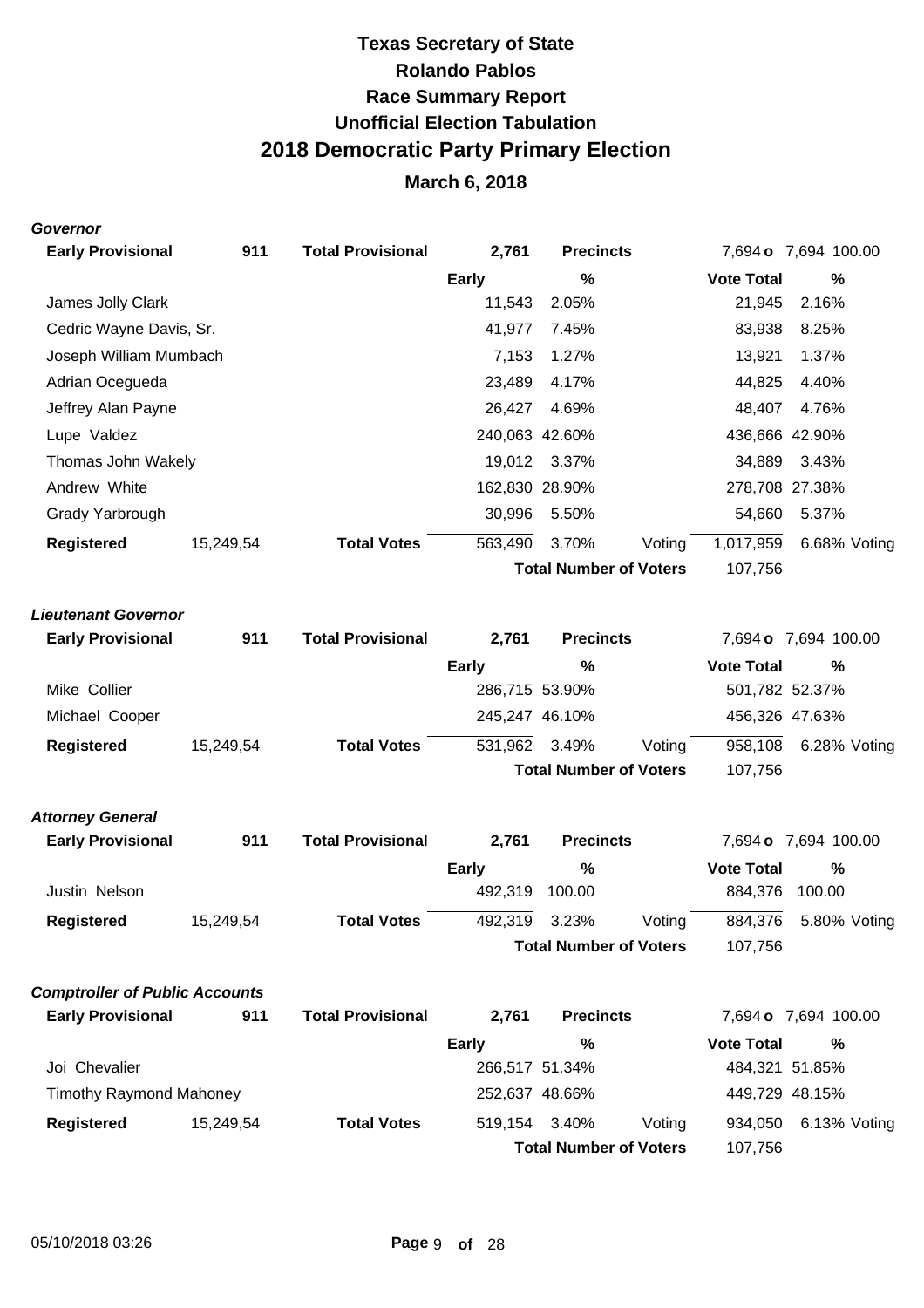| <b>Commissioner of the General Land Office</b> |           |                          |                               |                               |         |                   |                      |
|------------------------------------------------|-----------|--------------------------|-------------------------------|-------------------------------|---------|-------------------|----------------------|
| <b>Early Provisional</b>                       | 911       | <b>Total Provisional</b> | 2,761                         | <b>Precincts</b>              |         |                   | 7,694 o 7,694 100.00 |
|                                                |           |                          | <b>Early</b>                  | %                             |         | <b>Vote Total</b> | %                    |
| Carl Allen Morgan                              |           |                          | 157,168 29.96%                |                               |         | 283,180 30.00%    |                      |
| Miguel Suazo                                   |           |                          | 367,490 70.04%                |                               |         | 660,752 70.00%    |                      |
| <b>Registered</b>                              | 15,249,54 | <b>Total Votes</b>       | 524,658                       | 3.44%                         | Voting  | 943,932           | 6.19% Voting         |
|                                                |           |                          |                               | <b>Total Number of Voters</b> |         | 107,756           |                      |
| <b>Commissioner of Agriculture</b>             |           |                          |                               |                               |         |                   |                      |
| <b>Early Provisional</b>                       | 911       | <b>Total Provisional</b> | 2,761                         | <b>Precincts</b>              |         |                   | 7,694 o 7,694 100.00 |
|                                                |           |                          | <b>Early</b>                  | %                             |         | <b>Vote Total</b> | %                    |
| Kim Olson                                      |           |                          | 488,406                       | 100.00                        |         | 879,492           | 100.00               |
| <b>Registered</b>                              | 15,249,54 | <b>Total Votes</b>       | 488,406                       | 3.20%                         | Voting  | 879,492           | 5.77% Voting         |
|                                                |           |                          |                               | <b>Total Number of Voters</b> |         | 107,756           |                      |
| <b>Railroad Commissioner</b>                   |           |                          |                               |                               |         |                   |                      |
| <b>Early Provisional</b>                       | 911       | <b>Total Provisional</b> | 2,761                         | <b>Precincts</b>              |         |                   | 7,694 o 7,694 100.00 |
|                                                |           |                          | <b>Early</b>                  | %                             |         | <b>Vote Total</b> | %                    |
| Roman McAllen                                  |           |                          | 301,651 59.00%                |                               |         | 537,234 58.50%    |                      |
| Christopher Cornell Spellmon                   |           |                          | 209,593 41.00%                |                               |         | 381,051 41.50%    |                      |
| <b>Registered</b>                              | 15,249,54 | <b>Total Votes</b>       | 511,244                       | 3.35%                         | Voting  | 918,285           | 6.02% Voting         |
|                                                |           |                          | <b>Total Number of Voters</b> |                               | 107,756 |                   |                      |
| Justice, Supreme Court, Place 2                |           |                          |                               |                               |         |                   |                      |
| <b>Early Provisional</b>                       | 911       | <b>Total Provisional</b> | 2,761                         | <b>Precincts</b>              |         |                   | 7,694 o 7,694 100.00 |
|                                                |           |                          | <b>Early</b>                  | %                             |         | <b>Vote Total</b> | $\%$                 |
| Steven Kirkland                                |           |                          | 484,541                       | 100.00                        |         | 871,267           | 100.00               |
| <b>Registered</b>                              | 15,249,54 | <b>Total Votes</b>       | 484,541                       | 3.18%                         | Voting  | 871,267           | 5.71% Voting         |
|                                                |           |                          |                               | <b>Total Number of Voters</b> |         | 107,756           |                      |
| Justice, Supreme Court, Place 4                |           |                          |                               |                               |         |                   |                      |
| <b>Early Provisional</b>                       | 911       | <b>Total Provisional</b> | 2,761                         | <b>Precincts</b>              |         |                   | 7,694 o 7,694 100.00 |
|                                                |           |                          | <b>Early</b>                  | %                             |         | <b>Vote Total</b> | %                    |
| R.K. Sandill                                   |           |                          | 478,582 100.00                |                               |         | 864,749           | 100.00               |
| <b>Registered</b>                              | 15,249,54 | <b>Total Votes</b>       | 478,582                       | 3.14%                         | Voting  | 864,749           | 5.67% Voting         |
|                                                |           |                          |                               | <b>Total Number of Voters</b> |         | 107,756           |                      |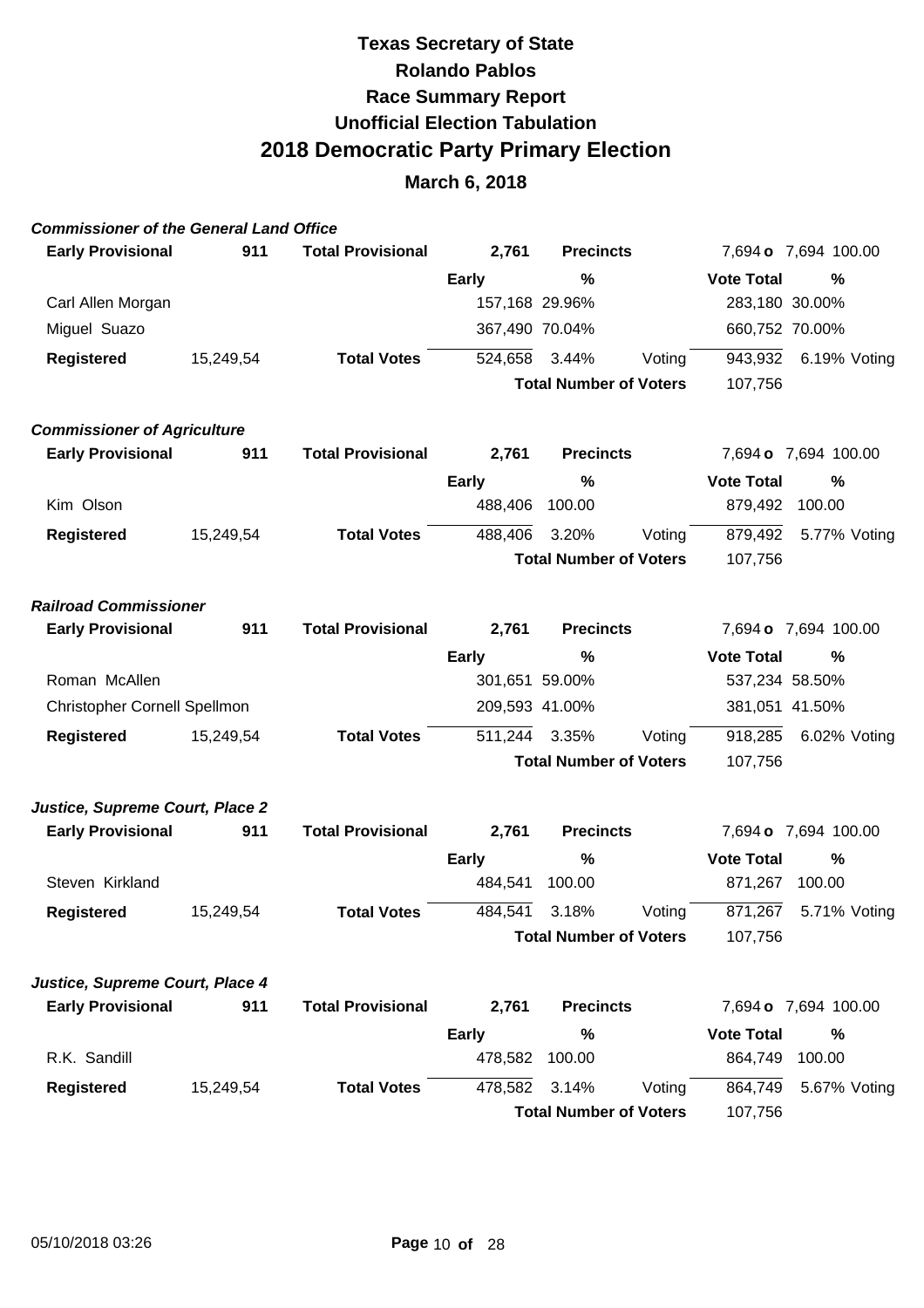| Justice, Supreme Court, Place 6                     |           |                          |              |                               |        |                   |                      |
|-----------------------------------------------------|-----------|--------------------------|--------------|-------------------------------|--------|-------------------|----------------------|
| <b>Early Provisional</b>                            | 911       | <b>Total Provisional</b> | 2,761        | <b>Precincts</b>              |        |                   | 7,694 o 7,694 100.00 |
|                                                     |           |                          | <b>Early</b> | $\%$                          |        | <b>Vote Total</b> | $\%$                 |
| Kathy Cheng                                         |           |                          | 483,860      | 100.00                        |        | 870,008           | 100.00               |
| <b>Registered</b>                                   | 15,249,54 | <b>Total Votes</b>       | 483,860      | 3.17%                         | Voting | 870,008           | 5.71% Voting         |
|                                                     |           |                          |              | <b>Total Number of Voters</b> |        | 107,756           |                      |
| <b>Presiding Judge, Court of Criminal Appeals</b>   |           |                          |              |                               |        |                   |                      |
| <b>Early Provisional</b>                            | 911       | <b>Total Provisional</b> | 2,761        | <b>Precincts</b>              |        |                   | 7,694 o 7,694 100.00 |
|                                                     |           |                          | <b>Early</b> | %                             |        | <b>Vote Total</b> | $\frac{0}{0}$        |
| Maria T. (Terri) Jackson                            |           |                          | 486,149      | 100.00                        |        | 874,556           | 100.00               |
| <b>Registered</b>                                   | 15,249,54 | <b>Total Votes</b>       | 486,149      | 3.19%                         | Voting | 874,556           | 5.73% Voting         |
|                                                     |           |                          |              | <b>Total Number of Voters</b> |        | 107,756           |                      |
| Judge, Court of Criminal Appeals Place 7            |           |                          |              |                               |        |                   |                      |
| <b>Early Provisional</b>                            | 911       | <b>Total Provisional</b> | 2,761        | <b>Precincts</b>              |        |                   | 7,694 o 7,694 100.00 |
|                                                     |           |                          | <b>Early</b> | %                             |        | <b>Vote Total</b> | %                    |
| Ramona Franklin                                     |           |                          | 482,825      | 100.00                        |        | 868,161           | 100.00               |
| <b>Registered</b>                                   | 15,249,54 | <b>Total Votes</b>       | 482,825      | 3.17%                         | Voting | 868,161           | 5.69% Voting         |
|                                                     |           |                          |              | <b>Total Number of Voters</b> |        | 107,756           |                      |
| <b>Member, State Board of Education, District 2</b> |           |                          |              |                               |        |                   | Multi County         |
|                                                     |           |                          |              | <b>Precincts</b>              |        | 457 o 457         | 100.00               |
|                                                     |           |                          | <b>Early</b> | %                             |        | <b>Vote Total</b> | $\frac{0}{0}$        |
| Ruben Cortez, Jr. - Incumbent                       |           |                          |              | 19,563 54.80%                 |        |                   | 31,289 52.34%        |
| Michelle Arévalo Dávila                             |           |                          |              | 16,135 45.20%                 |        |                   | 28,487 47.66%        |
|                                                     |           | <b>Total Votes</b>       | 35,698       |                               |        | 59,776            |                      |
| <b>Member, State Board of Education, District 3</b> |           |                          |              |                               |        |                   | <b>Multi County</b>  |
|                                                     |           |                          |              | <b>Precincts</b>              |        | 686 <b>o</b> 686  | 100.00               |
|                                                     |           |                          | <b>Early</b> | %                             |        | <b>Vote Total</b> | $\frac{0}{0}$        |
| Adan D. Arellano                                    |           |                          |              | 12,079 24.36%                 |        |                   | 19,022 24.06%        |
| Marisa B. Perez - Incumbent                         |           |                          |              | 37,502 75.64%                 |        |                   | 60,027 75.94%        |
|                                                     |           | <b>Total Votes</b>       | 49,581       |                               |        | 79,049            |                      |
|                                                     |           |                          |              |                               |        |                   |                      |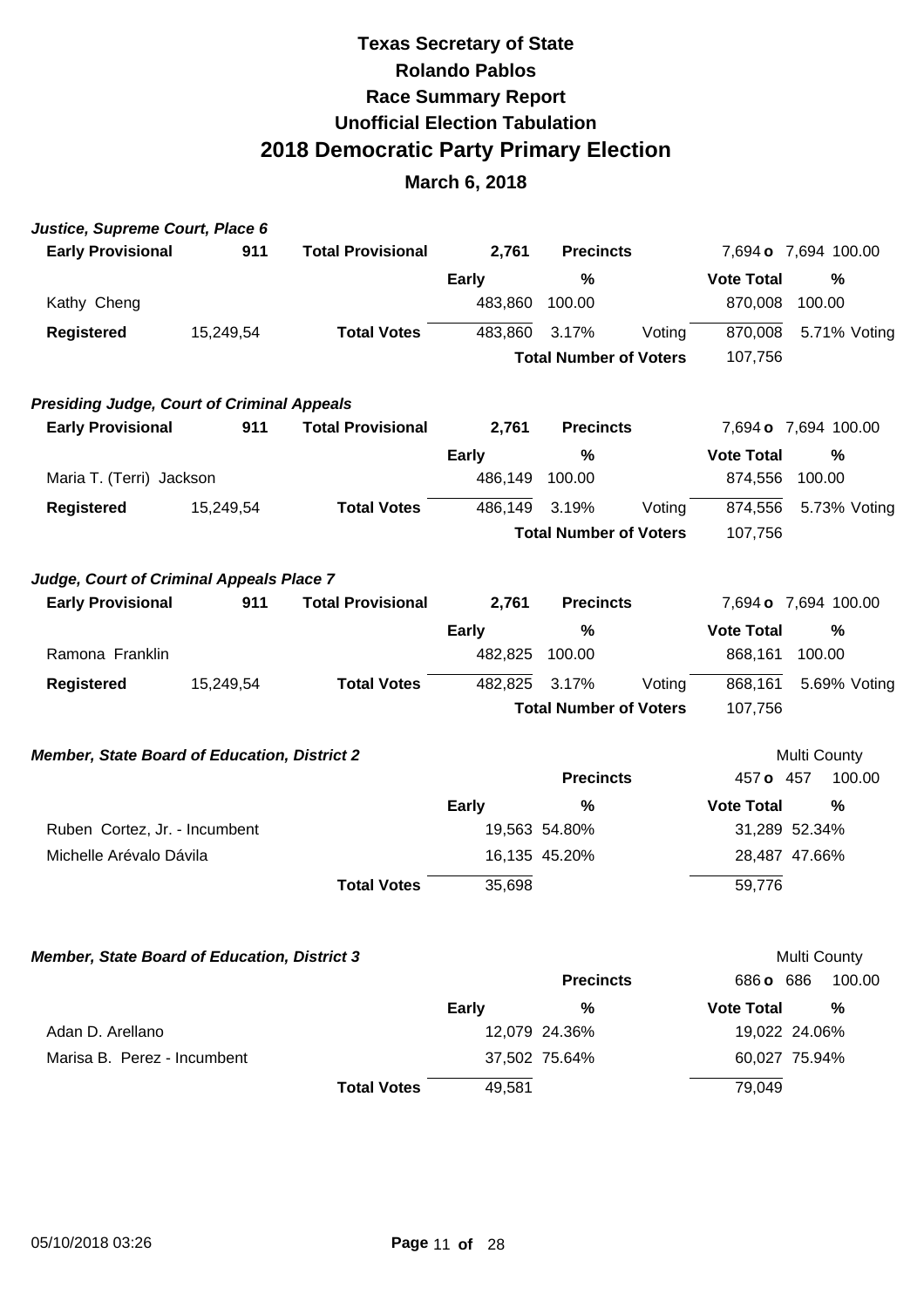| <b>Member, State Board of Education, District 4</b>  |                    |              |                     | Multi County               |
|------------------------------------------------------|--------------------|--------------|---------------------|----------------------------|
|                                                      |                    |              | <b>Precincts</b>    | 100.00<br>541 <b>o</b> 541 |
|                                                      |                    | <b>Early</b> | %                   | <b>Vote Total</b><br>$\%$  |
| Lawrence Allen Jr. - Incumbent                       |                    |              | 24,854 67.29%       | 45,162 66.91%              |
| Steven Arman Chambers                                |                    |              | 12,081 32.71%       | 22,337 33.09%              |
|                                                      | <b>Total Votes</b> | 36,935       |                     | 67,499                     |
| <b>Member, State Board of Education, District 11</b> |                    |              | <b>Multi County</b> |                            |
|                                                      |                    |              | <b>Precincts</b>    | 100.00<br>600 <b>o</b> 600 |
|                                                      |                    | <b>Early</b> | %                   | <b>Vote Total</b><br>$\%$  |
| Sylvia Celeste Light                                 |                    |              | 12,458 40.50%       | 24,156 42.10%              |
| Carla Morton                                         |                    |              | 18,306 59.50%       | 33,217 57.90%              |
|                                                      | <b>Total Votes</b> | 30,764       |                     | 57,373                     |
| <b>Member, State Board of Education, District 12</b> |                    |              |                     | <b>Multi County</b>        |

|                     |                              | <b>Precincts</b> | 345 o 345         | 100.00 |
|---------------------|------------------------------|------------------|-------------------|--------|
|                     | <b>Early</b>                 | %                | <b>Vote Total</b> | %      |
| Tina Marie Green    |                              | 9,888 24.50%     | 18,883 25.60%     |        |
| Laura Malone-Miller |                              | 10,164 25.19%    | 19,426 26.33%     |        |
| Suzanne Smith       |                              | 20,304 50.31%    | 35,460 48.07%     |        |
|                     | <b>Total Votes</b><br>40,356 |                  | 73.769            |        |

| <b>State Senator, District 5</b> |                    |              |                  | Multi County      |               |  |
|----------------------------------|--------------------|--------------|------------------|-------------------|---------------|--|
|                                  |                    |              | <b>Precincts</b> | 207 <b>o</b> 207  | 100.00        |  |
|                                  |                    | <b>Early</b> | %                | <b>Vote Total</b> | %             |  |
| <b>Brian Eric Cronin</b>         |                    |              | 3,010 17.57%     |                   | 5,360 16.93%  |  |
| Meg Walsh                        |                    |              | 12,285 71.69%    |                   | 22,514 71.13% |  |
| Glenn Higbee Williams            |                    |              | 1,841 10.74%     |                   | 3,779 11.94%  |  |
|                                  | <b>Total Votes</b> | 17,136       |                  | 31,653            |               |  |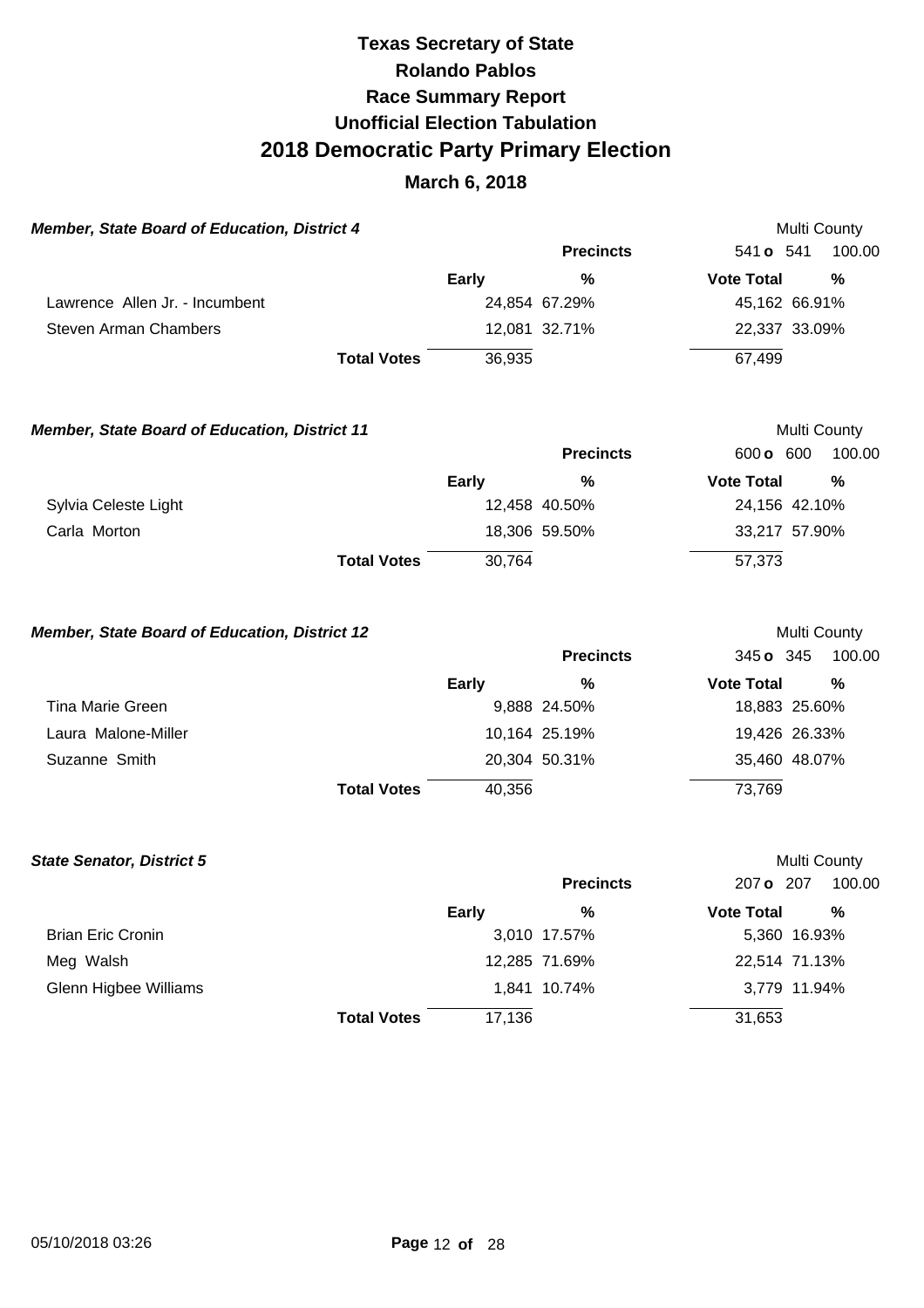| <b>State Senator, District 8</b>  |                    |              |                  | Multi County      |                      |
|-----------------------------------|--------------------|--------------|------------------|-------------------|----------------------|
|                                   |                    |              | <b>Precincts</b> | 95 o 95           | 100.00               |
|                                   |                    | <b>Early</b> | $\frac{0}{0}$    | <b>Vote Total</b> | %                    |
| <b>Brian Andrew Chaput</b>        |                    |              | 8,641 46.35%     | 16,094 49.09%     |                      |
| Mark Phariss                      |                    |              | 10,001 53.65%    | 16,689 50.91%     |                      |
|                                   | <b>Total Votes</b> | 18,642       |                  | 32,783            |                      |
| <b>State Senator, District 10</b> |                    |              |                  |                   | Single County        |
|                                   |                    |              | <b>Precincts</b> | 360 o 360         | 100.00               |
|                                   |                    | <b>Early</b> | %                | <b>Vote Total</b> | %                    |
| Allison Renee Campolo             |                    |              | 7,020 34.64%     | 14,392 38.44%     |                      |
| Beverly Powell                    |                    |              | 13,246 65.36%    | 23,052 61.56%     |                      |
|                                   | <b>Total Votes</b> | 20,266       |                  | 37,444            |                      |
| <b>State Senator, District 15</b> |                    |              |                  |                   | <b>Single County</b> |
|                                   |                    |              | <b>Precincts</b> | 210 o 210         | 100.00               |
|                                   |                    | <b>Early</b> | %                | <b>Vote Total</b> | %                    |
| Damian Lacroix                    |                    |              | 3,137 15.69%     | 6,506 17.91%      |                      |
| Henry Segelke                     |                    |              | 1,273 6.37%      | 2,609<br>7.18%    |                      |
| John Whitmire - Incumbent         |                    |              | 15,586 77.95%    | 27,220 74.91%     |                      |
|                                   | <b>Total Votes</b> | 19,996       |                  | 36,335            |                      |
| <b>State Senator, District 16</b> |                    |              |                  |                   | Single County        |
|                                   |                    |              | <b>Precincts</b> | 271 o 271         | 100.00               |
|                                   |                    | <b>Early</b> | %                | <b>Vote Total</b> | %                    |
| Joseph Stansel Bogen              |                    |              | 5,865 29.30%     | 11,068 30.41%     |                      |
| Nathan Johnson                    |                    |              | 14,149 70.70%    | 25,330 69.59%     |                      |
|                                   | <b>Total Votes</b> | 20,014       |                  | 36,398            |                      |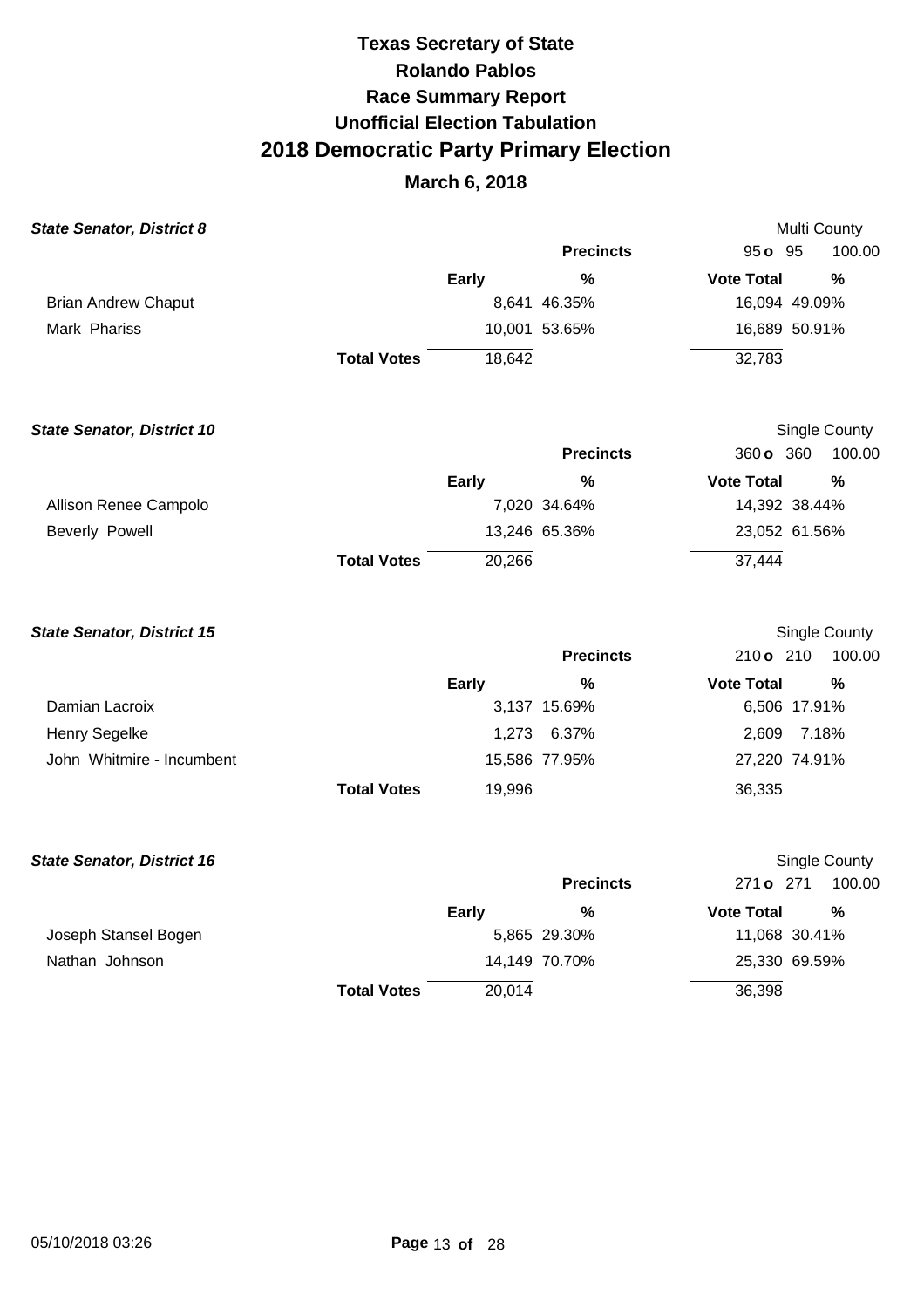## **March 6, 2018**

| <b>State Senator, District 17</b> |                    |        |                  |                   | Multi County  |
|-----------------------------------|--------------------|--------|------------------|-------------------|---------------|
|                                   |                    |        | <b>Precincts</b> | $223$ o $223$     | 100.00        |
|                                   |                    | Early  | %                | <b>Vote Total</b> | %             |
| Ahmad R. Hassan                   |                    |        | 2,758 14.58%     |                   | 5,739 15.96%  |
| Rita Lucido                       |                    |        | 9,351 49.42%     |                   | 17,603 48.95% |
| Fran Watson                       |                    |        | 6,813 36.01%     |                   | 12,621 35.09% |
|                                   | <b>Total Votes</b> | 18,922 |                  | 35,963            |               |

**State Senator, District 25**  Jack Guerra Steven Kling **Total Votes Early**  12,332 46.26% 14,324 53.74% 26,656 **Precincts %**  Multi County 465 **o** 465 100.00 **Vote Total %**  21,947 49.00% 22,846 51.00% 44,793

| <b>State Representative District 12</b> |                    |              |                  |                   | Multi County |  |
|-----------------------------------------|--------------------|--------------|------------------|-------------------|--------------|--|
|                                         |                    |              | <b>Precincts</b> | 113 $\sigma$ 113  | 100.00       |  |
|                                         |                    | <b>Early</b> | %                | <b>Vote Total</b> | %            |  |
| Marianne Arnold                         |                    |              | 1,069 59.59%     |                   | 2,180 59.69% |  |
| Christopher Alan Miller                 |                    |              | 725 40.41%       |                   | 1,472 40.31% |  |
|                                         | <b>Total Votes</b> | 1.794        |                  | 3,652             |              |  |

| <b>State Representative District 14</b> |                    |       |                  |                   | Single County |
|-----------------------------------------|--------------------|-------|------------------|-------------------|---------------|
|                                         |                    |       | <b>Precincts</b> | $27$ o $27$       | 100.00        |
|                                         |                    | Early | %                | <b>Vote Total</b> | %             |
| Alexander Vidal                         |                    |       | 527 33.25%       |                   | 1,416 36.83%  |
| Josh Wilkinson                          |                    |       | 1,058 66.75%     |                   | 2,429 63.17%  |
|                                         | <b>Total Votes</b> | 1,585 |                  | 3,845             |               |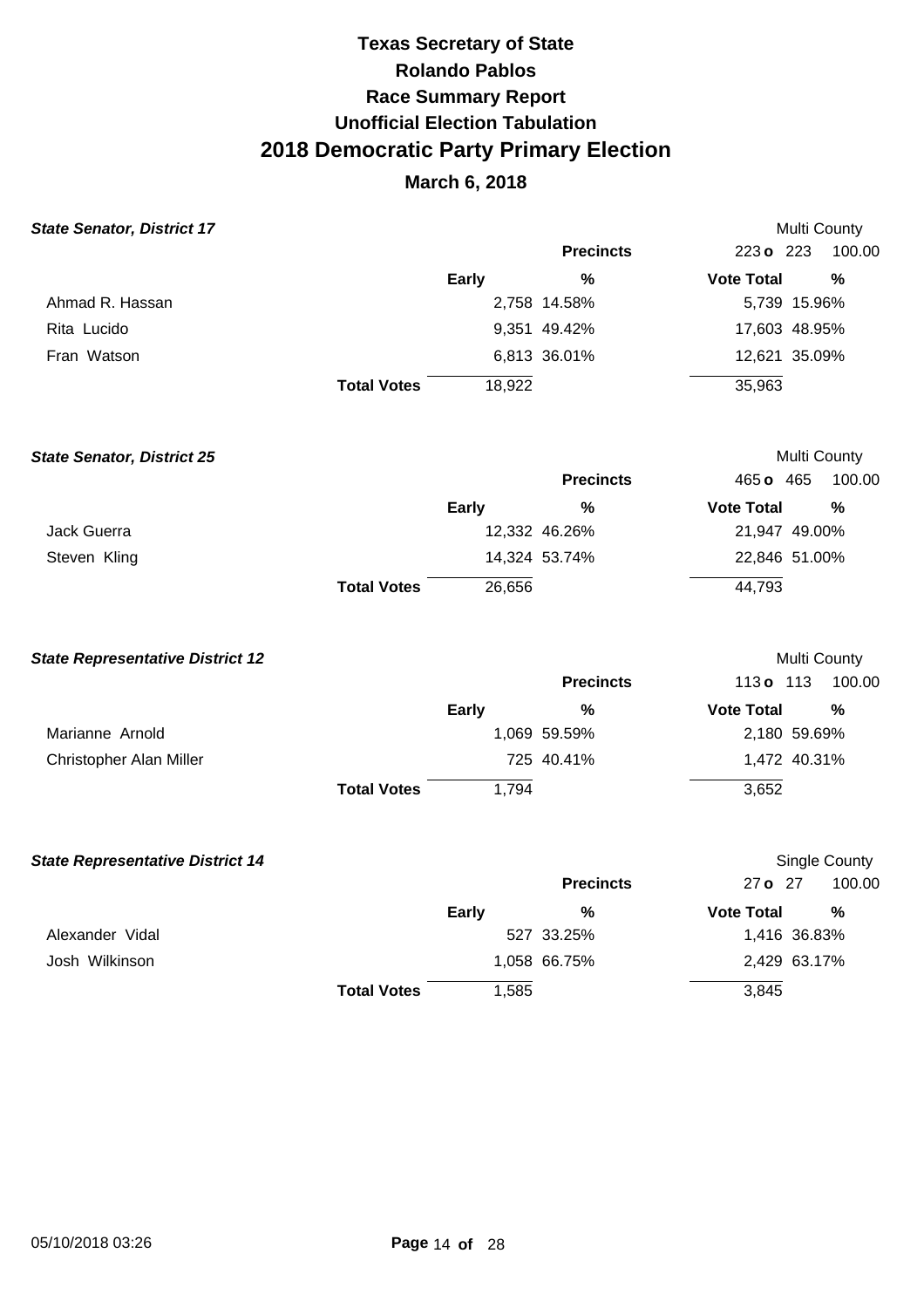| <b>State Representative District 27</b> |                    |              |                  | <b>Single County</b>               |        |
|-----------------------------------------|--------------------|--------------|------------------|------------------------------------|--------|
|                                         |                    |              | <b>Precincts</b> | 78 o 78                            | 100.00 |
|                                         |                    | <b>Early</b> | $\frac{0}{0}$    | <b>Vote Total</b><br>$\frac{0}{0}$ |        |
| <b>WILVIN CARTER</b>                    |                    |              | 2,667 38.62%     | 4,937 38.61%                       |        |
| RON REYNOLDS - Incumbent                |                    |              | 4,239 61.38%     | 7,849 61.39%                       |        |
|                                         | <b>Total Votes</b> | 6,906        |                  | 12,786                             |        |
| <b>State Representative District 28</b> |                    |              |                  | <b>Single County</b>               |        |
|                                         |                    |              | <b>Precincts</b> | 78 o 78                            | 100.00 |
|                                         |                    | <b>Early</b> | %                | <b>Vote Total</b><br>%             |        |
| <b>MEGHAN SCOGGINS</b>                  |                    |              | 2,894 81.36%     | 5,224 81.00%                       |        |
| <b>DURWARD WHITE</b>                    |                    |              | 663 18.64%       | 1,225 19.00%                       |        |
|                                         | <b>Total Votes</b> | 3,557        |                  | 6,449                              |        |
| <b>State Representative District 29</b> |                    |              |                  | <b>Single County</b>               |        |
|                                         |                    |              | <b>Precincts</b> | 24 o 24                            | 100.00 |
|                                         |                    | Early        | %                | <b>Vote Total</b><br>$\frac{0}{0}$ |        |
| <b>Dylan Forbis</b>                     |                    |              | 1,573 40.86%     | 2,735 40.27%                       |        |
| James Presley                           |                    |              | 2,277 59.14%     | 4,056 59.73%                       |        |
|                                         | <b>Total Votes</b> | 3,850        |                  | 6,791                              |        |
| <b>State Representative District 31</b> |                    |              |                  | Multi County                       |        |
|                                         |                    |              | <b>Precincts</b> | 105 o 105                          | 100.00 |
|                                         |                    | <b>Early</b> | %                | <b>Vote Total</b><br>$\frac{0}{0}$ |        |
| Ana Lisa Garza                          |                    |              | 8,130 45.04%     | 11,449 44.57%                      |        |
| Ryan Guillen - Incumbent                |                    |              | 9,921 54.96%     | 14,241 55.43%                      |        |
|                                         | <b>Total Votes</b> | 18,051       |                  | 25,690                             |        |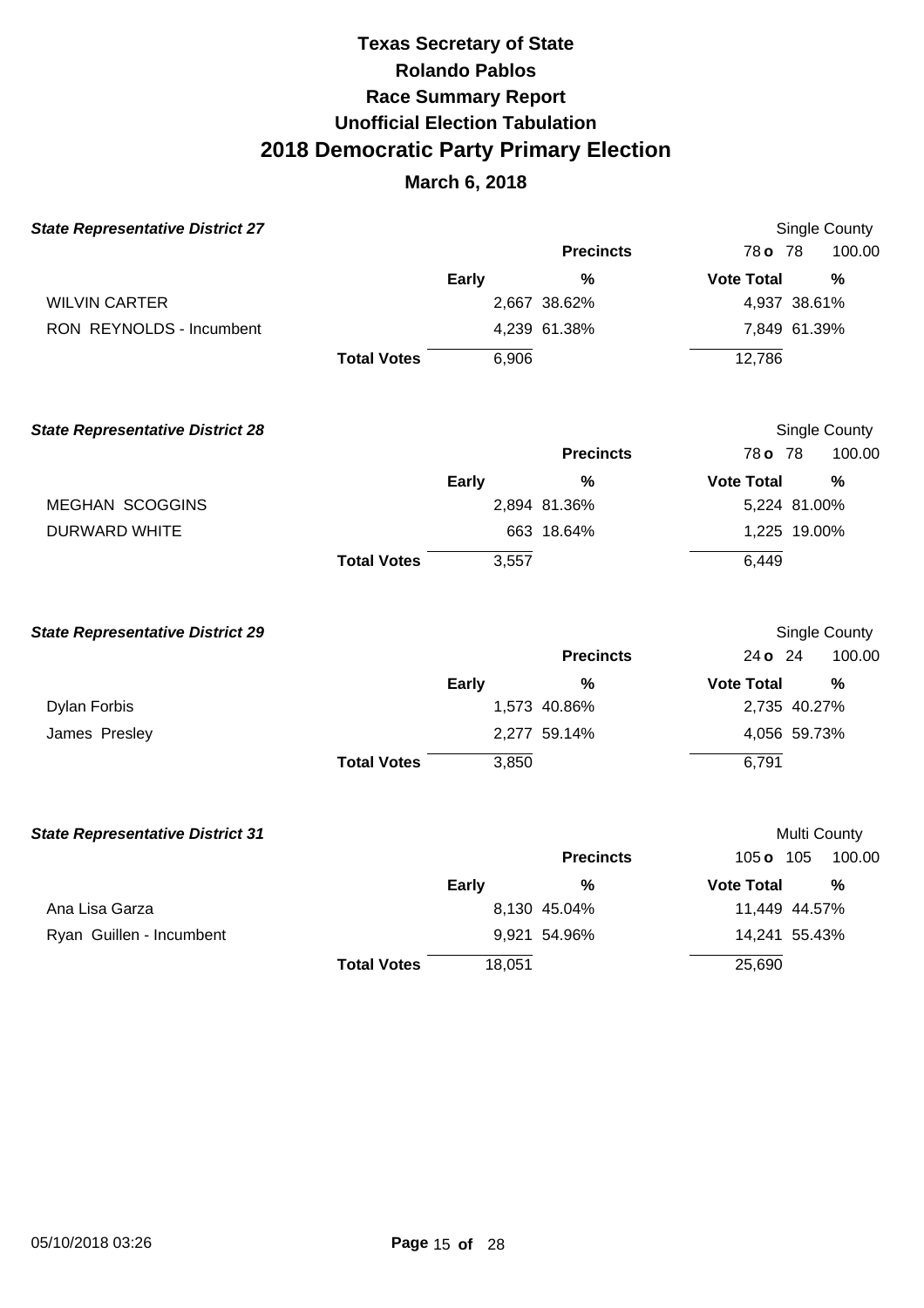|  | <b>State Representative District 37</b> |  |
|--|-----------------------------------------|--|
|--|-----------------------------------------|--|

| <b>State Representative District 37</b> |                    |              |                  |                   | Single County |
|-----------------------------------------|--------------------|--------------|------------------|-------------------|---------------|
|                                         |                    |              | <b>Precincts</b> | $46$ o $46$       | 100.00        |
|                                         |                    | <b>Early</b> | %                | <b>Vote Total</b> | %             |
| Arnoldo Alonso                          |                    |              | 561 15.39%       |                   | 966 15.12%    |
| Alex Dominguez                          |                    |              | 1,380 37.85%     |                   | 2,329 36.44%  |
| Rene O. Oliveira - Incumbent            |                    |              | 1,705 46.76%     |                   | 3,096 48.44%  |
|                                         | <b>Total Votes</b> | 3,646        |                  | 6,391             |               |

| <b>State Representative District 41</b> |                    |              |                  |                   | Single County |
|-----------------------------------------|--------------------|--------------|------------------|-------------------|---------------|
|                                         |                    |              | <b>Precincts</b> | 76 o 76           | 100.00        |
|                                         |                    | <b>Early</b> | %                | <b>Vote Total</b> | %             |
| Bobby Guerra - Incumbent                |                    |              | 5,476 82.43%     |                   | 8,004 82.77%  |
| Michael L. Pinkard, Jr.                 |                    |              | 1,167 17.57%     |                   | 1,666 17.23%  |
|                                         | <b>Total Votes</b> | 6.643        |                  | 9.670             |               |

| <b>State Representative District 45</b> |                    |              |                  | Multi County      |              |
|-----------------------------------------|--------------------|--------------|------------------|-------------------|--------------|
|                                         |                    |              | <b>Precincts</b> | 57 o 57           | 100.00       |
|                                         |                    | <b>Early</b> | %                | <b>Vote Total</b> | %            |
| Rebecca Bell-Metereau                   |                    |              | 2,848 43.57%     |                   | 5,133 45.41% |
| Leslie Dwayne Carnes                    |                    |              | 1,571 24.04%     |                   | 2,705 23.93% |
| Erin Zwiener                            |                    |              | 2,117 32.39%     |                   | 3,466 30.66% |
|                                         | <b>Total Votes</b> | 6,536        |                  | 11,304            |              |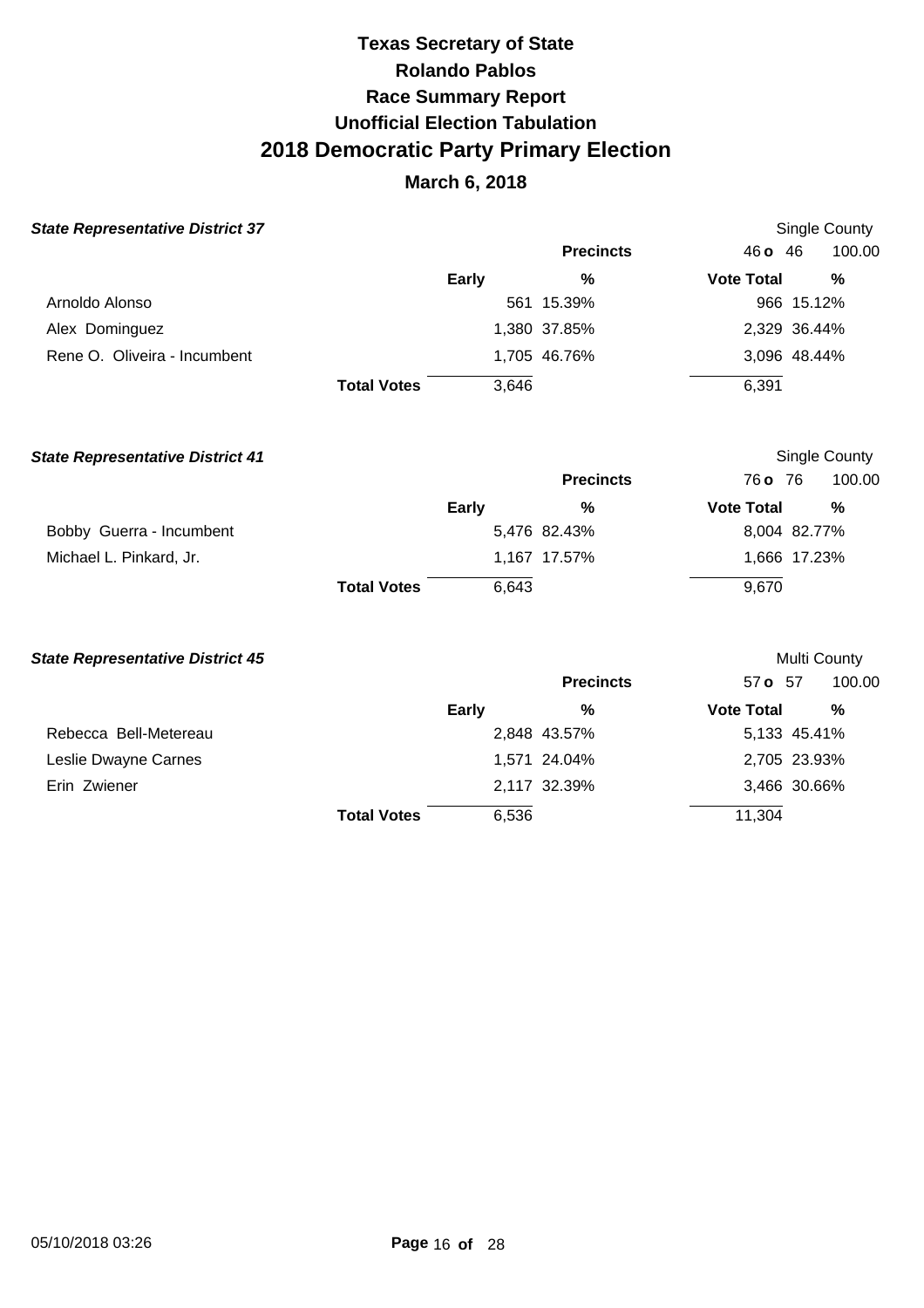## **March 6, 2018**

#### **State Representative District 46 Single County Single County Single County Single County**

|                                      |                    |       | <b>Precincts</b> | 159 o 159         | 100.00       |
|--------------------------------------|--------------------|-------|------------------|-------------------|--------------|
|                                      |                    | Early | %                | <b>Vote Total</b> | %            |
| Warren Blake Baker                   |                    | 139   | 1.62%            | 300               | 1.91%        |
| Sheryl Cole                          |                    |       | 3,361 39.12%     |                   | 6,000 38.24% |
| Ana Cortez                           |                    | 629   | 7.32%            | 1.275             | 8.13%        |
| Dawnna Mathilda Dukes -<br>Incumbent |                    |       | 907 10.56%       |                   | 1,595 10.17% |
| Casetra McKinney                     |                    | 143   | 1.66%            | 312               | 1.99%        |
| Jose "Chito" Vela                    |                    |       | 3,412 39.72%     |                   | 6,209 39.57% |
|                                      | <b>Total Votes</b> | 8,591 |                  | 15,691            |              |

#### **State Representative District 47 Single County State Representative District 47**

|                        |                    |       | <b>Precincts</b> | 159 o 159         | 100.00       |
|------------------------|--------------------|-------|------------------|-------------------|--------------|
|                        |                    | Early | %                | <b>Vote Total</b> | %            |
| Candace Ann Aylor      |                    | 639   | 6.95%            | 1.177             | 7.39%        |
| Elaina Fowler          |                    |       | 2,595 28.22%     |                   | 4,651 29.22% |
| Vikki Goodwin          |                    |       | 3,228 35.11%     |                   | 5,347 33.59% |
| William Robert Simpson |                    |       | 526 5.72%        | 970               | 6.09%        |
| <b>Sheryl Soltes</b>   |                    |       | 2,206 23.99%     |                   | 3,774 23.71% |
|                        | <b>Total Votes</b> | 9,194 |                  | 15,919            |              |

#### **State Representative District 53 Multi County Multi County Multi County**

|                        |                    |       | <b>Precincts</b> | 89 o 89           | 100.00       |
|------------------------|--------------------|-------|------------------|-------------------|--------------|
|                        |                    | Early | %                | <b>Vote Total</b> | %            |
| Stephanie Lochte Ertel |                    |       | 1,461 57.63%     |                   | 2,461 55.98% |
| Joe Pat Herrera        |                    |       | 1,074 42.37%     |                   | 1,935 44.02% |
|                        | <b>Total Votes</b> | 2,535 |                  | 4,396             |              |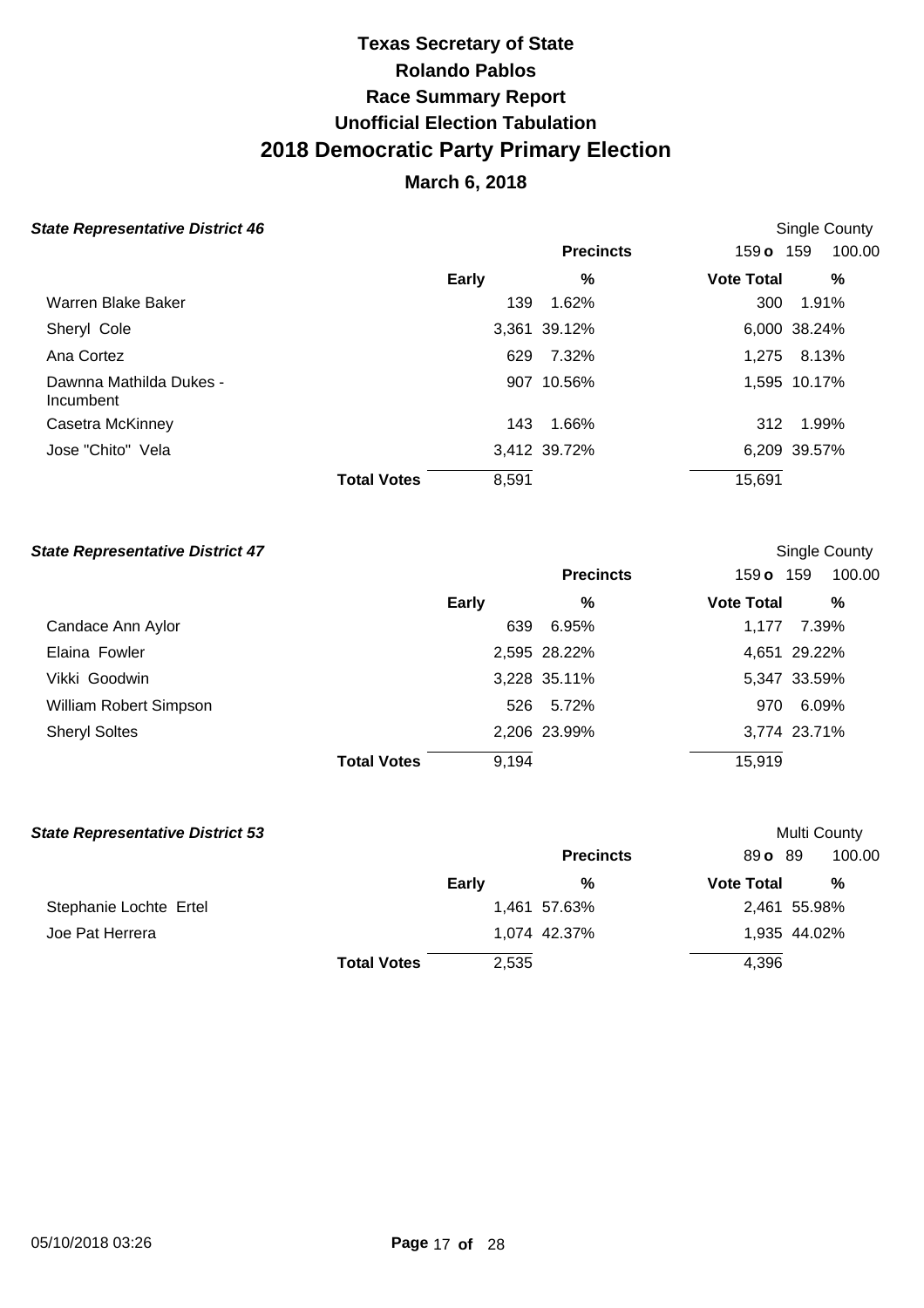| <b>State Representative District 63</b> |                    |              |                  |                   | Single County |
|-----------------------------------------|--------------------|--------------|------------------|-------------------|---------------|
|                                         |                    |              | <b>Precincts</b> | $46$ o $46$       | 100.00        |
|                                         |                    | <b>Early</b> | %                | <b>Vote Total</b> | %             |
| Laura Haines                            |                    |              | 2,244 80.92%     |                   | 4,110 81.74%  |
| Richard James Wolf                      |                    |              | 529 19.08%       |                   | 918 18.26%    |
|                                         | <b>Total Votes</b> | 2.773        |                  | 5,028             |               |
|                                         |                    |              |                  |                   |               |

| <b>State Representative District 64</b> |                    |              |                  |                   | <b>Single County</b> |
|-----------------------------------------|--------------------|--------------|------------------|-------------------|----------------------|
|                                         |                    |              | <b>Precincts</b> | 48 o 48           | 100.00               |
|                                         |                    | <b>Early</b> | %                | <b>Vote Total</b> | %                    |
| Matthew Joseph Farmer                   |                    |              | 815 19.34%       |                   | 1,445 19.66%         |
| Andrew Morris                           |                    |              | 1,734 41.15%     |                   | 2,842 38.67%         |
| Mat Pruneda                             |                    |              | 1,665 39.51%     |                   | 3,063 41.67%         |
|                                         | <b>Total Votes</b> | 4,214        |                  | 7,350             |                      |

| <b>State Representative District 75</b> |                    |              |                  |                   | Single County |
|-----------------------------------------|--------------------|--------------|------------------|-------------------|---------------|
|                                         |                    |              | <b>Precincts</b> | $28$ o $28$       | 100.00        |
|                                         |                    | <b>Early</b> | %                | <b>Vote Total</b> | %             |
| MarySue Femath                          |                    |              | 1,258 29.72%     |                   | 2,401 31.45%  |
| Mary E. Gonzalez - Incumbent            |                    |              | 2,975 70.28%     |                   | 5,233 68.55%  |
|                                         | <b>Total Votes</b> | 4,233        |                  | 7,634             |               |

| <b>State Representative District 84</b> |                    |              |                  | Single County     |              |  |
|-----------------------------------------|--------------------|--------------|------------------|-------------------|--------------|--|
|                                         |                    |              | <b>Precincts</b> | 380.38            | 100.00       |  |
|                                         |                    | <b>Early</b> | %                | <b>Vote Total</b> | %            |  |
| <b>Austin Carrizales</b>                |                    |              | 863 43.99%       |                   | 1,419 41.67% |  |
| Samantha Carrillo Fields                |                    |              | 1,099 56.01%     |                   | 1,986 58.33% |  |
|                                         | <b>Total Votes</b> | 1,962        |                  | 3,405             |              |  |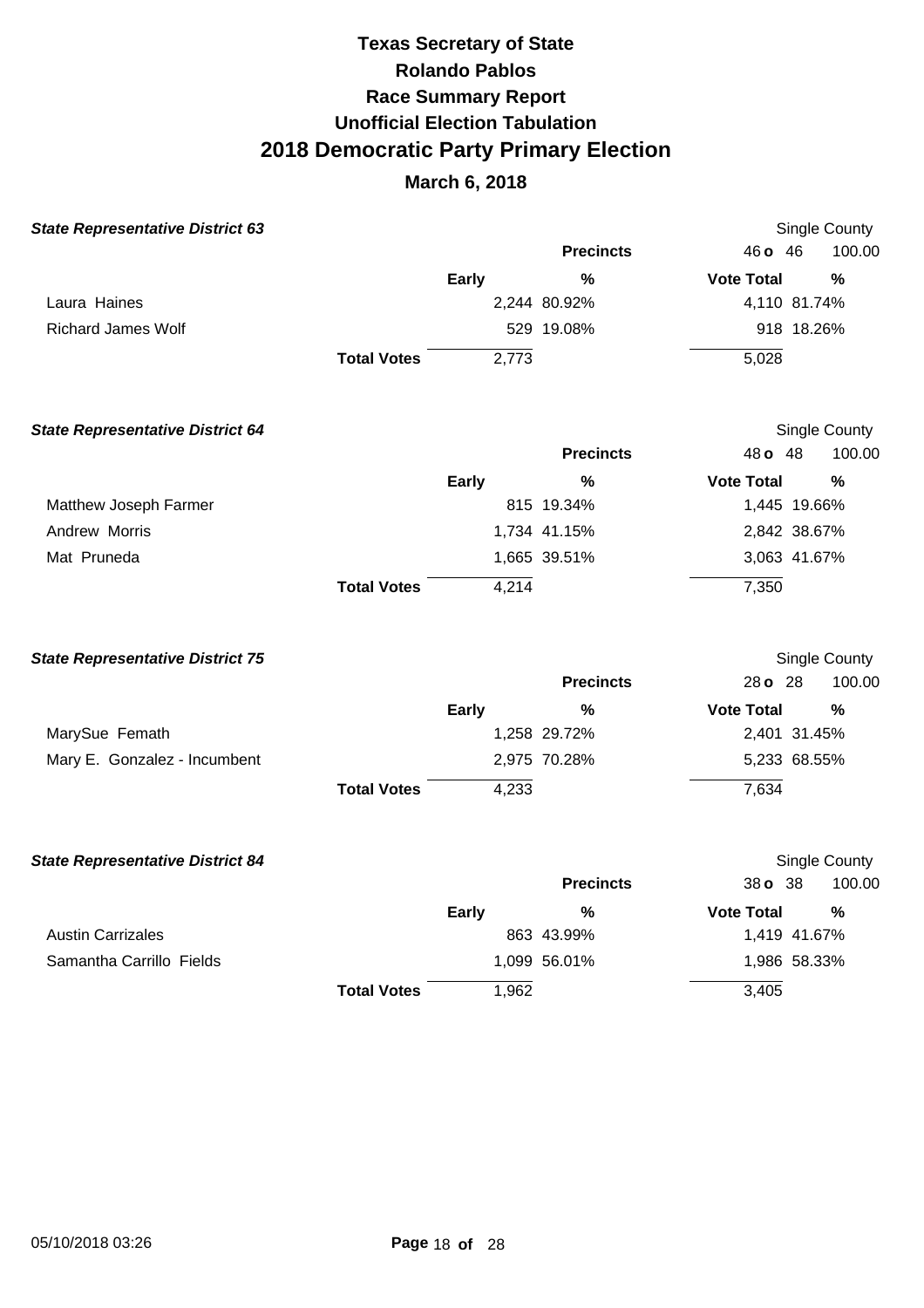| <b>State Representative District 93</b>  |                    |              |                  | <b>Single County</b>     |
|------------------------------------------|--------------------|--------------|------------------|--------------------------|
|                                          |                    |              | <b>Precincts</b> | 100.00<br>72 o 72        |
|                                          |                    | Early        | $\%$             | <b>Vote Total</b><br>%   |
| Nancy Bean                               |                    |              | 1,413 53.06%     | 2,623 50.73%             |
| Nisha Mathews                            |                    |              | 1,250 46.94%     | 2,548 49.27%             |
|                                          | <b>Total Votes</b> | 2,663        |                  | 5,171                    |
| <b>State Representative District 100</b> |                    |              |                  | Single County            |
|                                          |                    |              | <b>Precincts</b> | 100.00<br>74 o 74        |
|                                          |                    | <b>Early</b> | %                | <b>Vote Total</b><br>%   |
| Sandra Joness Crenshaw                   |                    |              | 1,321 27.31%     | 2,688 29.46%             |
| Eric Johnson - Incumbent                 |                    |              | 3,516 72.69%     | 6,437 70.54%             |
|                                          | <b>Total Votes</b> | 4,837        |                  | 9,125                    |
| <b>State Representative District 104</b> |                    |              |                  | Single County            |
|                                          |                    |              | <b>Precincts</b> | 61 <b>o</b> 61<br>100.00 |
|                                          |                    | <b>Early</b> | $\%$             | <b>Vote Total</b><br>%   |
| Roberto R. Alonzo - Incumbent            |                    |              | 1,068 37.91%     | 2,140 37.48%             |
| Jessica Gonzalez                         |                    |              | 1,749 62.09%     | 3,570 62.52%             |
|                                          | <b>Total Votes</b> | 2,817        |                  | 5,710                    |
| <b>State Representative District 105</b> |                    |              |                  | Single County            |
|                                          |                    |              | <b>Precincts</b> | 59 o 59<br>100.00        |
|                                          |                    | Early        | $\%$             | <b>Vote Total</b><br>%   |
| <b>Adrian Jenkins</b>                    |                    |              | 1,282 45.17%     | 2,185 42.80%             |
| Thresa "Terry" Meza                      |                    |              | 1,556 54.83%     | 2,920 57.20%             |
|                                          | <b>Total Votes</b> | 2,838        |                  | 5,105                    |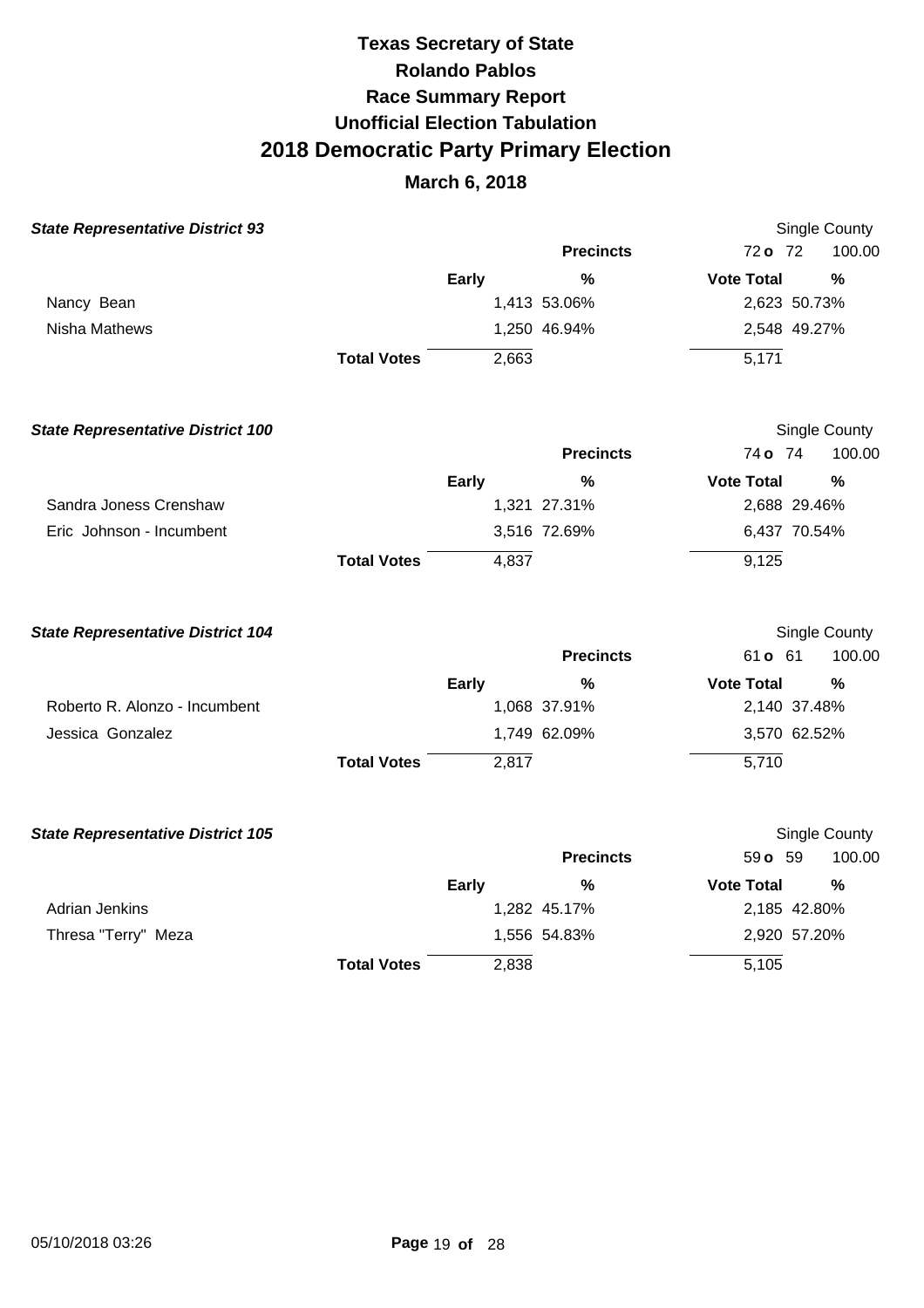| <b>State Representative District 106</b> |                    |              |                  |                   | Single County |
|------------------------------------------|--------------------|--------------|------------------|-------------------|---------------|
|                                          |                    |              | <b>Precincts</b> | 53 $o$ 53         | 100.00        |
|                                          |                    | Early        | %                | <b>Vote Total</b> | %             |
| Michael Rhea                             |                    |              | 1,179 32.95%     |                   | 1,920 30.15%  |
| Ramona Thompson                          |                    |              | 2,399 67.05%     |                   | 4,449 69.85%  |
|                                          | <b>Total Votes</b> | 3,578        |                  | 6,369             |               |
| <b>State Representative District 108</b> |                    |              |                  |                   | Single County |
|                                          |                    |              | <b>Precincts</b> | 67 o 67           | 100.00        |
|                                          |                    | <b>Early</b> | $\%$             | <b>Vote Total</b> | $\%$          |
| Joanna Cattanach                         |                    |              | 3,202 62.90%     |                   | 6,533 62.97%  |
| William Zachary Duffy                    |                    |              | 1,889 37.10%     |                   | 3,841 37.03%  |
|                                          | <b>Total Votes</b> | 5,091        |                  | 10,374            |               |
|                                          |                    |              |                  |                   |               |

| <b>State Representative District 109</b> |                    |              |                  |                   | Single County |
|------------------------------------------|--------------------|--------------|------------------|-------------------|---------------|
|                                          |                    |              | <b>Precincts</b> | 64 <b>o</b> 64    | 100.00        |
|                                          |                    | <b>Early</b> | %                | <b>Vote Total</b> | %             |
| Christopher Lauren Graham                |                    | 537          | 6.08%            | 913               | 5.92%         |
| Deshaundra Lockhart Jones                |                    |              | 3,792 42.97%     |                   | 6,897 44.73%  |
| Carl Sherman                             |                    |              | 3,797 43.03%     |                   | 6,196 40.18%  |
| Vicki Walton                             |                    | 699          | 7.92%            | 1.413             | 9.16%         |
|                                          | <b>Total Votes</b> | 8,825        |                  | 15,419            |               |

| <b>State Representative District 113</b> |                    |              |                  |                   | Single County |
|------------------------------------------|--------------------|--------------|------------------|-------------------|---------------|
|                                          |                    |              | <b>Precincts</b> | 41 <b>o</b> 41    | 100.00        |
|                                          |                    | <b>Early</b> | %                | <b>Vote Total</b> | %             |
| Rhetta Andrews Bowers                    |                    |              | 2,344 64.18%     |                   | 4,136 64.61%  |
| Billy F Ingram                           |                    |              | 1,308 35.82%     |                   | 2,265 35.39%  |
|                                          | <b>Total Votes</b> | 3,652        |                  | 6,401             |               |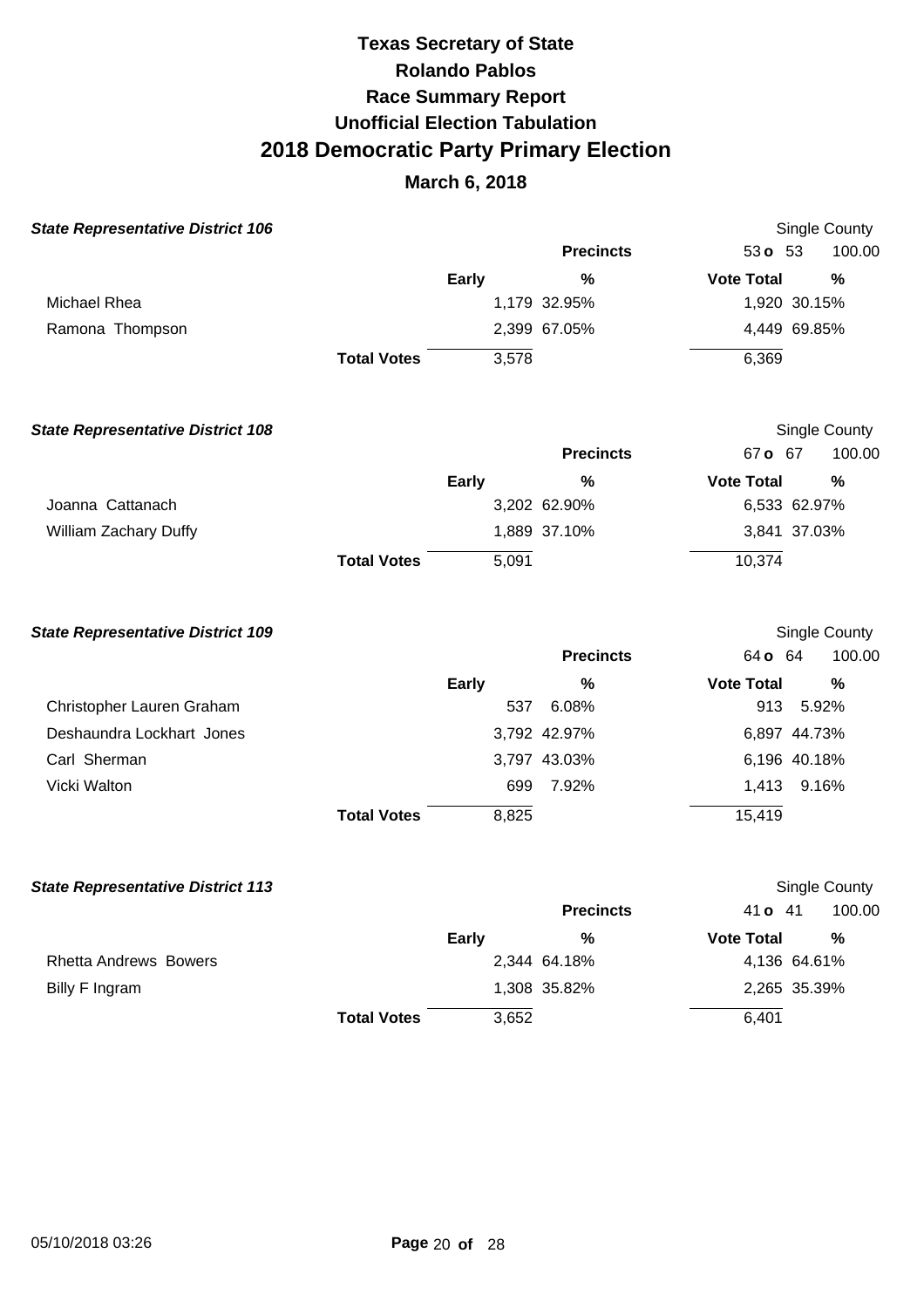| <b>State Representative District 115</b> |                    |              |                  | Single County                      |        |
|------------------------------------------|--------------------|--------------|------------------|------------------------------------|--------|
|                                          |                    |              | <b>Precincts</b> | 55 o 55                            | 100.00 |
|                                          |                    | <b>Early</b> | %                | <b>Vote Total</b><br>%             |        |
| David Rockwell Bower                     |                    |              | 902 23.96%       | 1,483 22.86%                       |        |
| Julie Johnson                            |                    |              | 2,863 76.04%     | 5,003 77.14%                       |        |
|                                          | <b>Total Votes</b> | 3,765        |                  | 6,486                              |        |
| <b>State Representative District 116</b> |                    |              |                  | Single County                      |        |
|                                          |                    |              | <b>Precincts</b> | 61 <b>o</b> 61                     | 100.00 |
|                                          |                    | <b>Early</b> | %                | <b>Vote Total</b><br>$\frac{0}{0}$ |        |
| Diana Jennifer Arévalo - Incumbent       |                    |              | 2,705 47.32%     | 4,627 49.39%                       |        |
| <b>Trey Martinez Fischer</b>             |                    |              | 3,011 52.68%     | 4,742 50.61%                       |        |
|                                          | <b>Total Votes</b> | 5,716        |                  | 9,369                              |        |
| <b>State Representative District 117</b> |                    |              |                  | <b>Single County</b>               |        |
|                                          |                    |              | <b>Precincts</b> | 72 o 72                            | 100.00 |
|                                          |                    | Early        | %                | <b>Vote Total</b><br>$\frac{0}{0}$ |        |
| Philip Cortez - Incumbent                |                    |              | 2,384 67.00%     | 3,943 63.41%                       |        |
| Terisha Shirley DeDeaux                  |                    |              | 1,174 33.00%     | 2,275 36.59%                       |        |
|                                          | <b>Total Votes</b> | 3,558        |                  | 6,218                              |        |
| <b>State Representative District 118</b> |                    |              |                  | Single County                      |        |
|                                          |                    |              | <b>Precincts</b> | 69 o 69                            | 100.00 |
|                                          |                    | Early        | %                | <b>Vote Total</b><br>%             |        |
| Leo Pacheco                              |                    |              | 2,153 57.29%     | 3,517 57.31%                       |        |
| Tomas Uresti - Incumbent                 |                    |              | 1,605 42.71%     | 2,620 42.69%                       |        |
|                                          | <b>Total Votes</b> | 3,758        |                  | 6,137                              |        |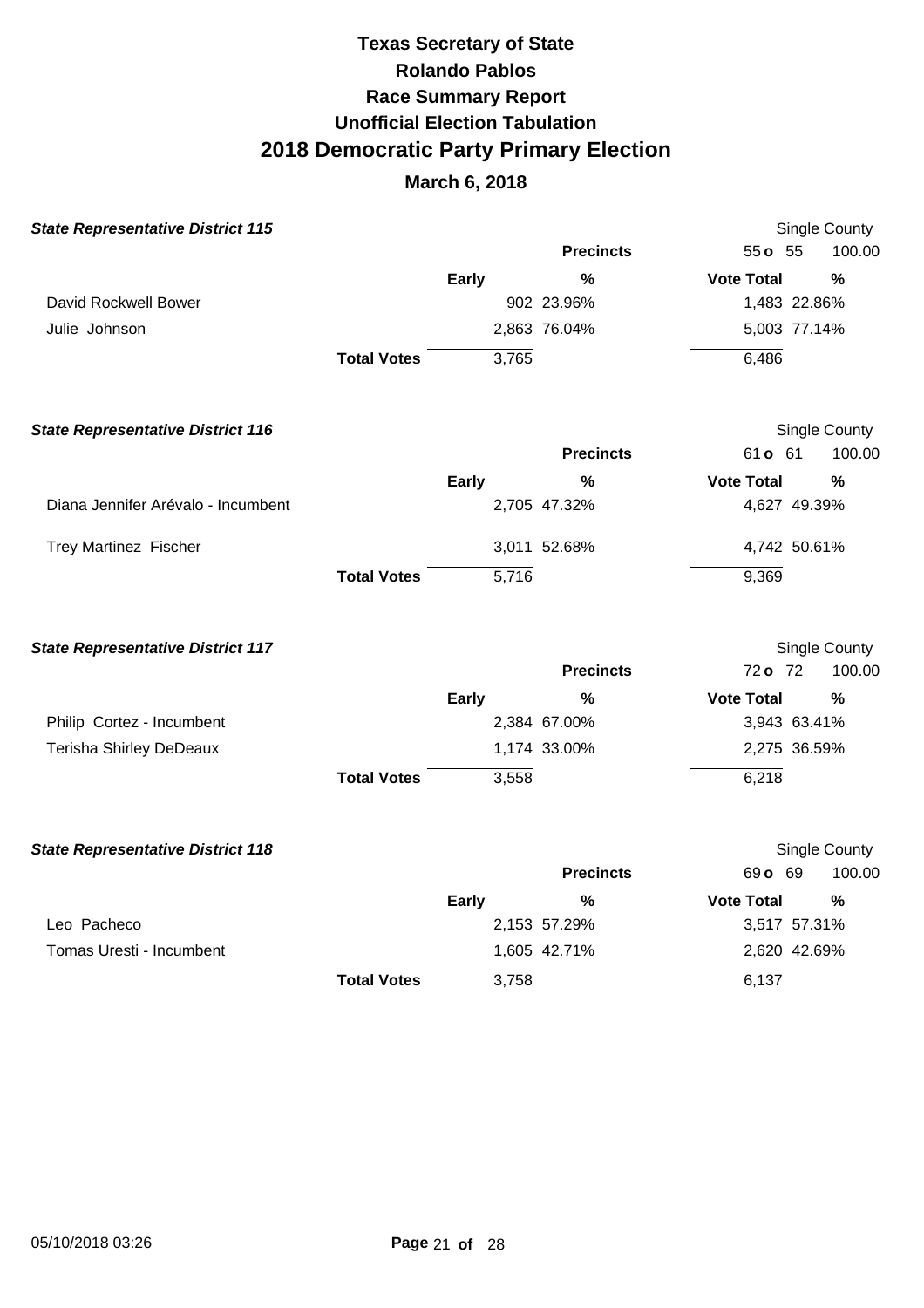| <b>State Representative District 124</b> |                    |              |       |                  |                   |              |       | <b>Single County</b> |
|------------------------------------------|--------------------|--------------|-------|------------------|-------------------|--------------|-------|----------------------|
|                                          |                    |              |       | <b>Precincts</b> |                   | 49 o 49      |       | 100.00               |
|                                          |                    | <b>Early</b> |       | $\frac{0}{0}$    | <b>Vote Total</b> |              |       | $\frac{0}{0}$        |
| San Juan Sergio Contreras                |                    |              |       | 878 20.63%       |                   | 1,558 21.58% |       |                      |
| Ina Minjarez - Incumbent                 |                    |              |       | 3,377 79.37%     |                   | 5,661 78.42% |       |                      |
|                                          | <b>Total Votes</b> |              | 4,255 |                  |                   | 7,219        |       |                      |
| <b>State Representative District 126</b> |                    |              |       |                  |                   |              |       | Single County        |
|                                          |                    |              |       | <b>Precincts</b> |                   | 36 o 36      |       | 100.00               |
|                                          |                    | <b>Early</b> |       | %                | <b>Vote Total</b> |              |       | %                    |
| Undrai Fizer                             |                    |              |       | 516 21.61%       |                   | 1,021 22.36% |       |                      |
| Natali Hurtado                           |                    |              |       | 1,872 78.39%     |                   | 3,545 77.64% |       |                      |
|                                          | <b>Total Votes</b> |              | 2,388 |                  |                   | 4,566        |       |                      |
| <b>State Representative District 132</b> |                    |              |       |                  |                   |              |       | Single County        |
|                                          |                    |              |       | <b>Precincts</b> |                   | 33 o 33      |       | 100.00               |
|                                          |                    | <b>Early</b> |       | $\frac{0}{0}$    | <b>Vote Total</b> |              |       | %                    |
| Gina Calanni                             |                    |              |       | 2,027 68.95%     |                   | 3,713 66.99% |       |                      |
| Carlos Pena                              |                    |              |       | 913 31.05%       |                   | 1,830 33.01% |       |                      |
|                                          | <b>Total Votes</b> |              | 2,940 |                  |                   | 5,543        |       |                      |
| <b>State Representative District 133</b> |                    |              |       |                  |                   |              |       | Single County        |
|                                          |                    |              |       | <b>Precincts</b> |                   | 37 o 37      |       | 100.00               |
|                                          |                    | <b>Early</b> |       | %                | <b>Vote Total</b> |              |       | %                    |
| Sandra G. Moore                          |                    |              |       | 1,919 48.29%     |                   | 3,761 49.92% |       |                      |
| Marty Schexnayder                        |                    |              |       | 1,717 43.21%     |                   | 3,084 40.93% |       |                      |
| Sam Texas                                |                    |              | 338   | 8.51%            |                   | 689          | 9.15% |                      |
|                                          | <b>Total Votes</b> |              | 3,974 |                  |                   | 7,534        |       |                      |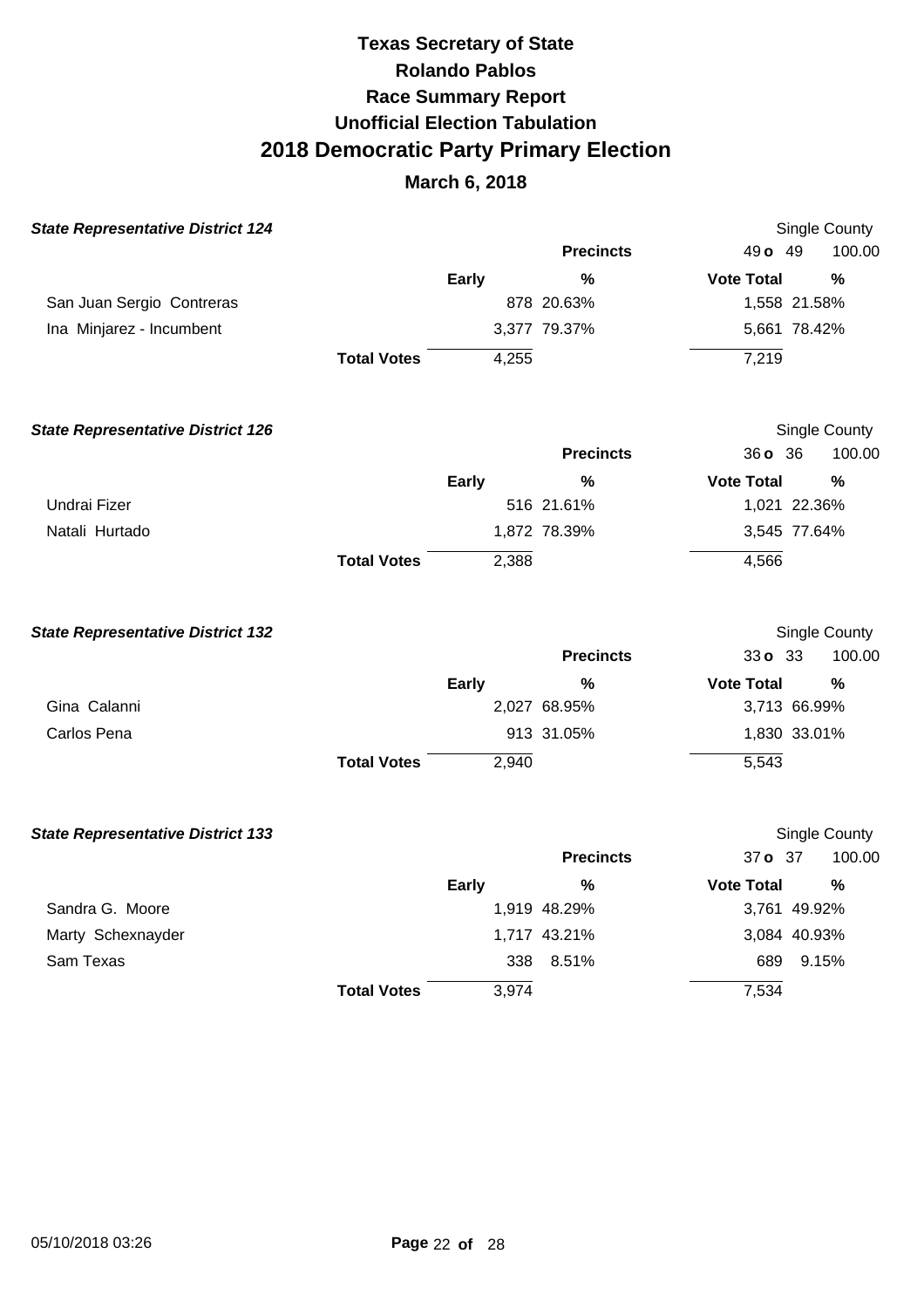| <b>State Representative District 134</b> |                    |              |                  | <b>Single County</b>               |
|------------------------------------------|--------------------|--------------|------------------|------------------------------------|
|                                          |                    |              | <b>Precincts</b> | 100.00<br>63 o 63                  |
|                                          |                    | Early        | $\frac{0}{0}$    | <b>Vote Total</b><br>$\frac{0}{0}$ |
| <b>Lloyd Oliver</b>                      |                    | 715          | 8.98%            | 1,414 9.43%                        |
| Allison Lami Sawyer                      |                    |              | 7,251 91.02%     | 13,579 90.57%                      |
|                                          | <b>Total Votes</b> | 7,966        |                  | 14,993                             |
| <b>State Representative District 138</b> |                    |              |                  | Single County                      |
|                                          |                    |              | <b>Precincts</b> | 36 o 36<br>100.00                  |
|                                          |                    | <b>Early</b> | $\frac{0}{0}$    | <b>Vote Total</b><br>$\frac{0}{0}$ |
| Adam Milasincic                          |                    |              | 1,606 62.20%     | 2,812 56.64%                       |
| Jenifer Pool                             |                    |              | 976 37.80%       | 2,153 43.36%                       |
|                                          | <b>Total Votes</b> | 2,582        |                  | 4,965                              |
| <b>State Representative District 139</b> |                    |              |                  | Single County                      |
|                                          |                    |              | <b>Precincts</b> | 100.00<br>50 <b>o</b> 50           |
|                                          |                    | <b>Early</b> | %                | <b>Vote Total</b><br>%             |
| <b>William Bates</b>                     |                    |              | 2,168 40.64%     | 3,725 39.64%                       |
| Jarvis D Johnson - Incumbent             |                    |              | 3,166 59.36%     | 5,673 60.36%                       |
|                                          | <b>Total Votes</b> | 5,334        |                  | 9,398                              |
| <b>State Representative District 142</b> |                    |              |                  | Single County                      |
|                                          |                    |              | <b>Precincts</b> | 67 o 67<br>100.00                  |
|                                          |                    | <b>Early</b> | $\frac{0}{0}$    | <b>Vote Total</b><br>$\frac{0}{0}$ |
| <b>Richard Bonton</b>                    |                    |              | 1,369 32.39%     | 2,561 34.74%                       |
| Harold V. Dutton Jr - Incumbent          |                    |              | 2,858 67.61%     | 4,810 65.26%                       |
|                                          | <b>Total Votes</b> | 4,227        |                  | 7,371                              |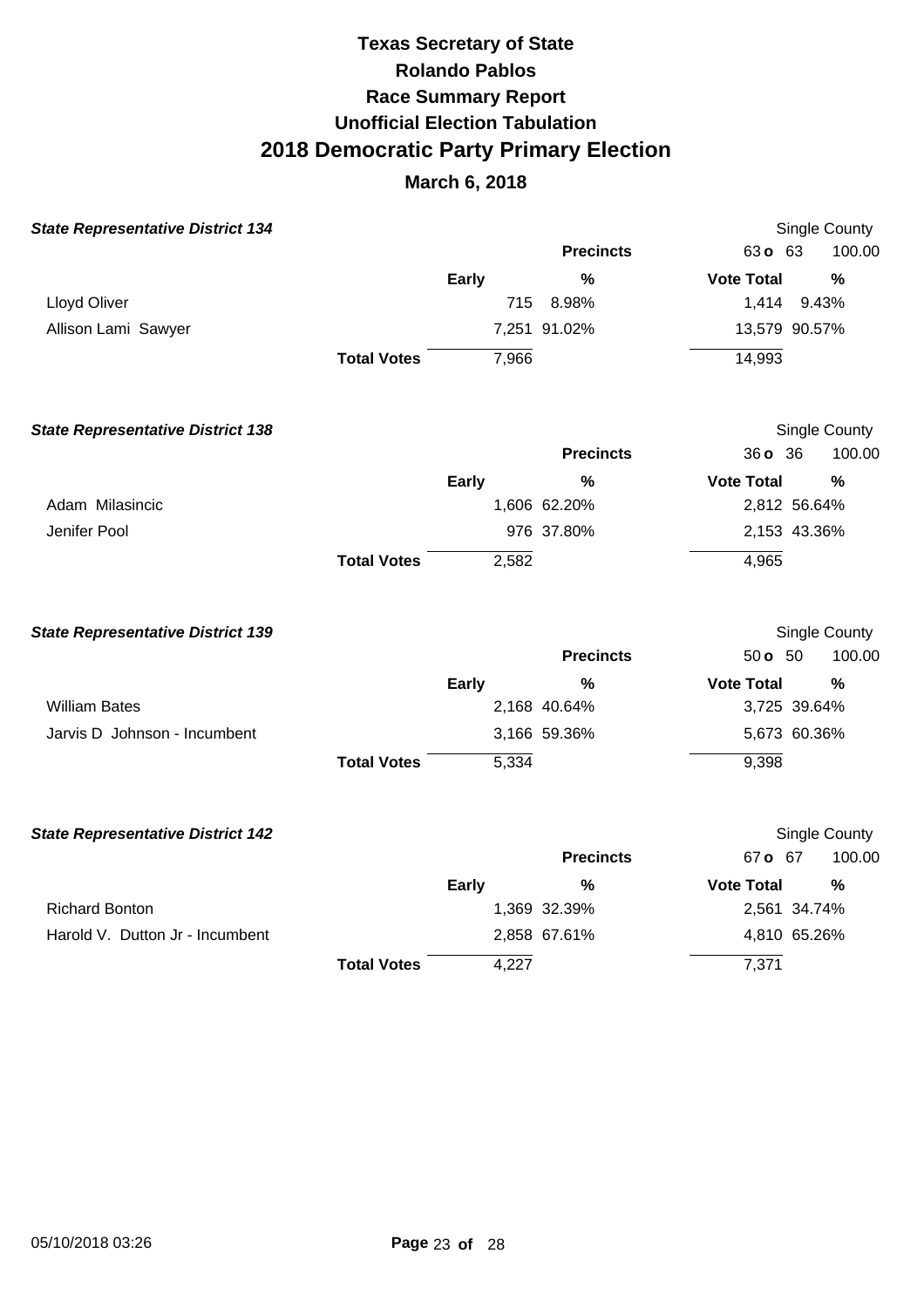| <b>State Representative District 146</b>             |                    |              |                  |                   | <b>Single County</b> |
|------------------------------------------------------|--------------------|--------------|------------------|-------------------|----------------------|
|                                                      |                    |              | <b>Precincts</b> | $52o$ $52$        | 100.00               |
|                                                      |                    | <b>Early</b> | %                | <b>Vote Total</b> | %                    |
| Roy Owens II                                         |                    |              | 1,472 26.66%     |                   | 2,799 27.03%         |
| Jose Soliz                                           |                    | 446          | 8.08%            | 856               | 8.27%                |
| Shawn Nicole Thierry - Incumbent                     |                    |              | 3,604 65.27%     |                   | 6,701 64.71%         |
|                                                      | <b>Total Votes</b> | 5,522        |                  | 10,356            |                      |
| <b>State Representative District 147</b>             |                    |              |                  |                   | Single County        |
|                                                      |                    |              | <b>Precincts</b> | 63 o 63           | 100.00               |
|                                                      |                    | <b>Early</b> | $\frac{0}{0}$    | <b>Vote Total</b> | $\frac{0}{0}$        |
| Garnet F. Coleman - Incumbent                        |                    |              | 5,573 83.43%     |                   | 10,218 81.20%        |
| Daniel Espinoza                                      |                    |              | 1,107 16.57%     |                   | 2,366 18.80%         |
|                                                      | <b>Total Votes</b> | 6,680        |                  | 12,584            |                      |
| <b>Chief Justice, 13th Court of Appeals District</b> |                    |              |                  |                   | Multi County         |
|                                                      |                    |              | <b>Precincts</b> | 496 <b>o</b> 496  | 100.00               |
|                                                      |                    | <b>Early</b> | %                | <b>Vote Total</b> | %                    |
| Dori Contreras                                       |                    |              | 31,262 61.16%    |                   | 51,368 63.82%        |
| Raymond Lawrence Thomas, Jr.                         |                    |              | 19,851 38.84%    |                   | 29,121 36.18%        |
|                                                      | <b>Total Votes</b> | 51,113       |                  | 80,489            |                      |
| Justice, 14th Court of Appeals District, Place 3     |                    |              |                  |                   | Multi County         |
|                                                      |                    |              | <b>Precincts</b> |                   | 1,252 o 1,252 100.00 |

|                              |                    | Early   | %             | <b>Vote Total</b> | %             |
|------------------------------|--------------------|---------|---------------|-------------------|---------------|
| Joseph Rutherford Willie, II |                    |         | 48,190 47.33% |                   | 91,963 48.82% |
| Jerry Zimmerer               |                    |         | 53,626 52.67% |                   | 96,401 51.18% |
|                              | <b>Total Votes</b> | 101.816 |               | 188,364           |               |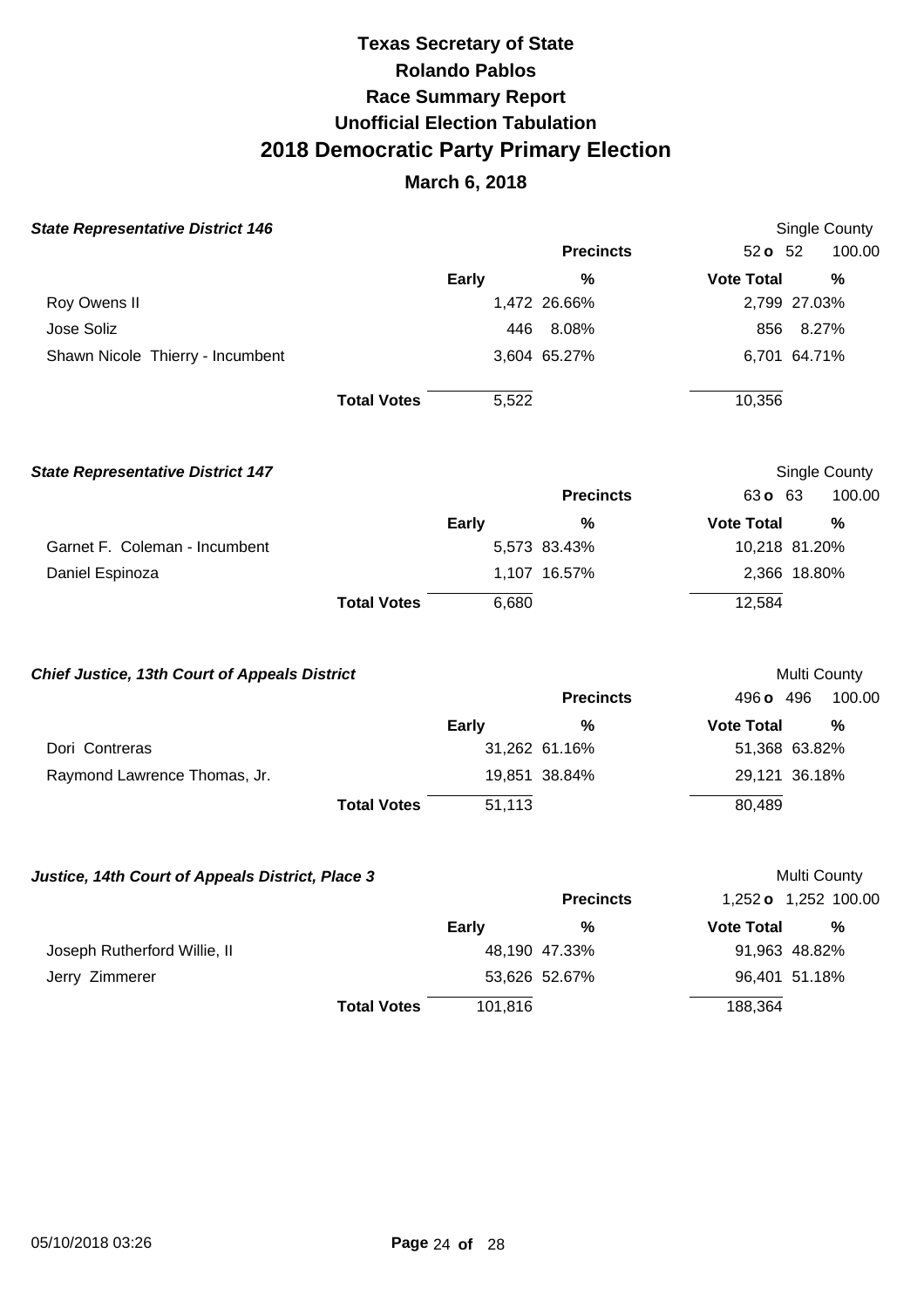| Justice, 14th Court of Appeals District, Place 8       |           |                          |                |                               |        |                   | Multi County         |
|--------------------------------------------------------|-----------|--------------------------|----------------|-------------------------------|--------|-------------------|----------------------|
|                                                        |           |                          |                | <b>Precincts</b>              |        |                   | 1,252 o 1,252 100.00 |
|                                                        |           |                          | <b>Early</b>   | $\frac{0}{0}$                 |        | <b>Vote Total</b> | %                    |
| Michele Barber Chimene                                 |           |                          |                | 42,665 42.02%                 |        |                   | 77,896 41.40%        |
| Margaret "Meg" Poissant                                |           |                          |                | 58,870 57.98%                 |        | 110,241 58.60%    |                      |
|                                                        |           | <b>Total Votes</b>       | 101,535        |                               |        | 188,137           |                      |
| <b>Prop 1 Right to a 21st Century Public Education</b> |           |                          |                |                               |        |                   |                      |
| <b>Early Provisional</b>                               | 911       | <b>Total Provisional</b> | 2,761          | <b>Precincts</b>              |        |                   | 7,694 o 7,694 100.00 |
|                                                        |           |                          | <b>Early</b>   | %                             |        | <b>Vote Total</b> | %                    |
| <b>IN FAVOR</b>                                        |           |                          | 561,994 95.94% |                               |        | 1,016,593 96.01%  |                      |
| <b>AGAINST</b>                                         |           |                          | 23,806         | 4.06%                         |        | 42,213            | 3.99%                |
| <b>Registered</b>                                      | 15,249,54 | <b>Total Votes</b>       | 585,800        | 3.84%                         | Voting | 1,058,806         | 6.94% Voting         |
|                                                        |           |                          |                | <b>Total Number of Voters</b> |        | 107,756           |                      |
| <b>Prop 2 Student Loan Debt</b>                        |           |                          |                |                               |        |                   |                      |
| <b>Early Provisional</b>                               | 911       | <b>Total Provisional</b> | 2,761          | <b>Precincts</b>              |        |                   | 7,694 o 7,694 100.00 |
|                                                        |           |                          | <b>Early</b>   | %                             |        | <b>Vote Total</b> | %                    |
| <b>IN FAVOR</b>                                        |           |                          | 543,979 93.40% |                               |        | 986,458 93.46%    |                      |
| AGAINST                                                |           |                          | 38,460         | 6.60%                         |        | 69,071            | 6.54%                |
| <b>Registered</b>                                      | 15,249,54 | <b>Total Votes</b>       | 582,439        | 3.82%                         | Voting | 1,055,529         | 6.92% Voting         |
|                                                        |           |                          |                | <b>Total Number of Voters</b> |        | 107,756           |                      |
| <b>Prop 3 Right to Healthcare</b>                      |           |                          |                |                               |        |                   |                      |
| <b>Early Provisional</b>                               | 911       | <b>Total Provisional</b> | 2,761          | <b>Precincts</b>              |        |                   | 7,694 o 7,694 100.00 |
|                                                        |           |                          | <b>Early</b>   | %                             |        | <b>Vote Total</b> | %                    |
| <b>IN FAVOR</b>                                        |           |                          | 555,719 94.82% |                               |        | 1,004,469 94.81%  |                      |
| <b>AGAINST</b>                                         |           |                          | 30,337         | 5.18%                         |        | 54,999            | 5.19%                |
| <b>Registered</b>                                      | 15,249,54 | <b>Total Votes</b>       | 586,056        | 3.84%                         | Voting | 1,059,468         | 6.95% Voting         |
|                                                        |           |                          |                | <b>Total Number of Voters</b> |        | 107,756           |                      |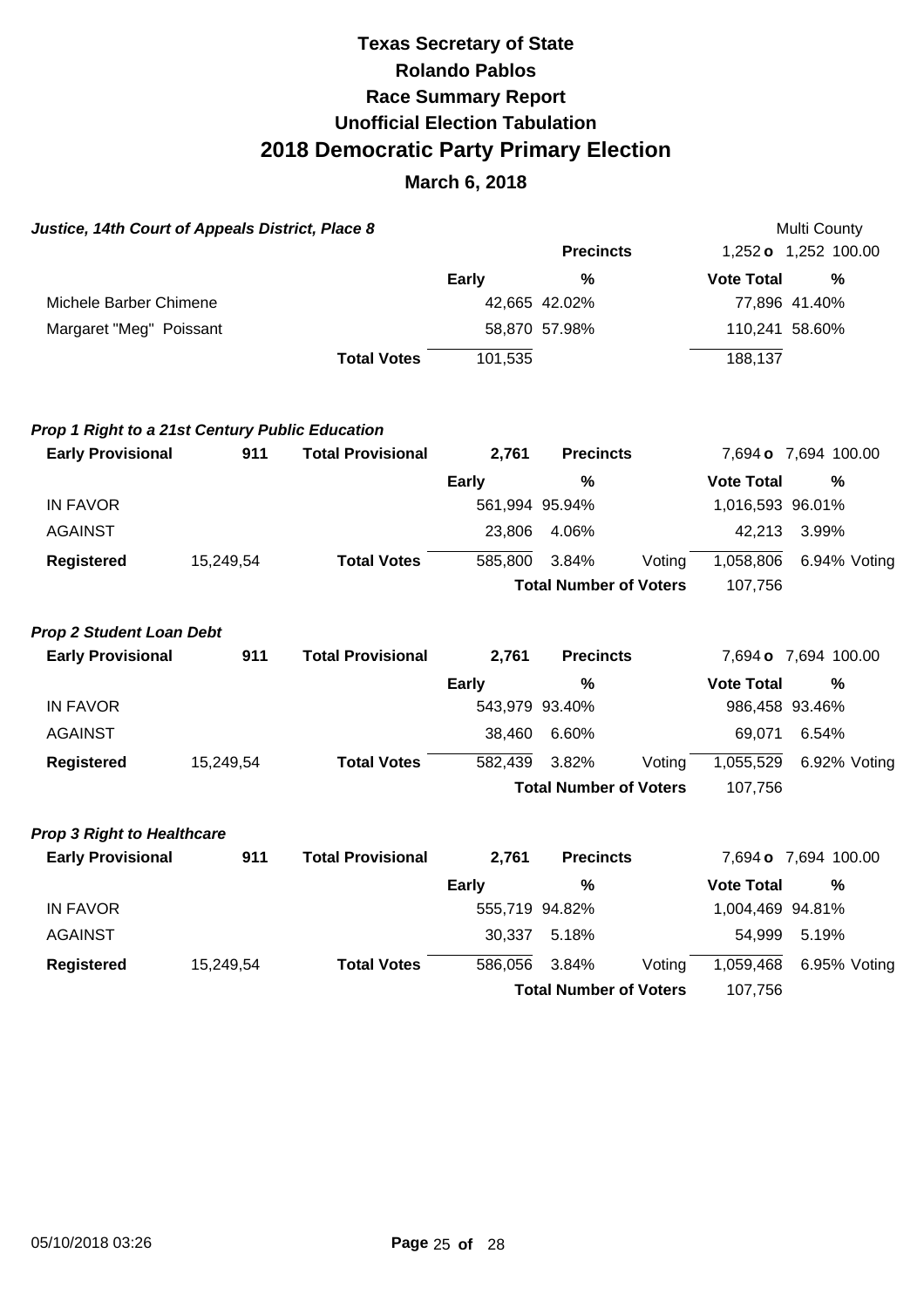| <b>Prop 4 Right to Economic Security</b>     |           |                                                                  |                |                               |        |                   |                      |
|----------------------------------------------|-----------|------------------------------------------------------------------|----------------|-------------------------------|--------|-------------------|----------------------|
| <b>Early Provisional</b>                     | 911       | <b>Total Provisional</b>                                         | 2,761          | <b>Precincts</b>              |        |                   | 7,694 o 7,694 100.00 |
|                                              |           |                                                                  | <b>Early</b>   | $\frac{0}{0}$                 |        | <b>Vote Total</b> | %                    |
| <b>IN FAVOR</b>                              |           |                                                                  | 558,640 95.84% |                               |        | 1,008,869 95.76%  |                      |
| <b>AGAINST</b>                               |           |                                                                  | 24,270         | 4.16%                         |        | 44,659            | 4.24%                |
| <b>Registered</b>                            | 15,249,54 | <b>Total Votes</b>                                               | 582,910        | 3.82%                         | Voting | 1,053,528         | 6.91% Voting         |
|                                              |           |                                                                  |                | <b>Total Number of Voters</b> |        | 107,756           |                      |
| <b>Prop 5 National Jobs Program</b>          |           |                                                                  |                |                               |        |                   |                      |
| <b>Early Provisional</b>                     | 911       | <b>Total Provisional</b>                                         | 2,761          | <b>Precincts</b>              |        |                   | 7,694 o 7,694 100.00 |
|                                              |           |                                                                  | <b>Early</b>   | %                             |        | <b>Vote Total</b> | $\%$                 |
| <b>IN FAVOR</b>                              |           |                                                                  | 536,599 93.34% |                               |        | 966,240 93.05%    |                      |
| <b>AGAINST</b>                               |           |                                                                  | 38,311         | 6.66%                         |        | 72,193            | 6.95%                |
| <b>Registered</b>                            | 15,249,54 | <b>Total Votes</b>                                               | 574,910        | 3.77%                         | Voting | 1,038,433         | 6.81% Voting         |
|                                              |           |                                                                  |                | <b>Total Number of Voters</b> |        | 107,756           |                      |
|                                              |           | Prop 6 Right to Clean Air, Safe Water, and a Healthy Environment |                |                               |        |                   |                      |
| <b>Early Provisional</b>                     | 911       | <b>Total Provisional</b>                                         | 2,761          | <b>Precincts</b>              |        |                   | 7,694 o 7,694 100.00 |
|                                              |           |                                                                  | Early          | $\frac{0}{0}$                 |        | <b>Vote Total</b> | %                    |
| <b>IN FAVOR</b>                              |           |                                                                  | 575,489 98.53% |                               |        | 1,040,840 98.54%  |                      |
| <b>AGAINST</b>                               |           |                                                                  | 8,599          | 1.47%                         |        | 15,430            | 1.46%                |
| <b>Registered</b>                            | 15,249,54 | <b>Total Votes</b>                                               | 584,088        | 3.83%                         | Voting | 1,056,270         | 6.93% Voting         |
|                                              |           |                                                                  |                | <b>Total Number of Voters</b> |        | 107,756           |                      |
| <b>Prop 7 Right to Dignity &amp; Respect</b> |           |                                                                  |                |                               |        |                   |                      |
| <b>Early Provisional</b>                     | 911       | <b>Total Provisional</b>                                         | 2,761          | <b>Precincts</b>              |        |                   | 7,694 o 7,694 100.00 |
|                                              |           |                                                                  | <b>Early</b>   | $\frac{0}{0}$                 |        | <b>Vote Total</b> | ℅                    |
| <b>IN FAVOR</b>                              |           |                                                                  | 565,005 97.11% |                               |        | 1,019,271 97.00%  |                      |
| <b>AGAINST</b>                               |           |                                                                  | 16,828         | 2.89%                         |        | 31,531            | 3.00%                |
| <b>Registered</b>                            | 15,249,54 | <b>Total Votes</b>                                               | 581,833        | 3.82%                         | Voting | 1,050,802         | 6.89% Voting         |
|                                              |           |                                                                  |                | <b>Total Number of Voters</b> |        | 107,756           |                      |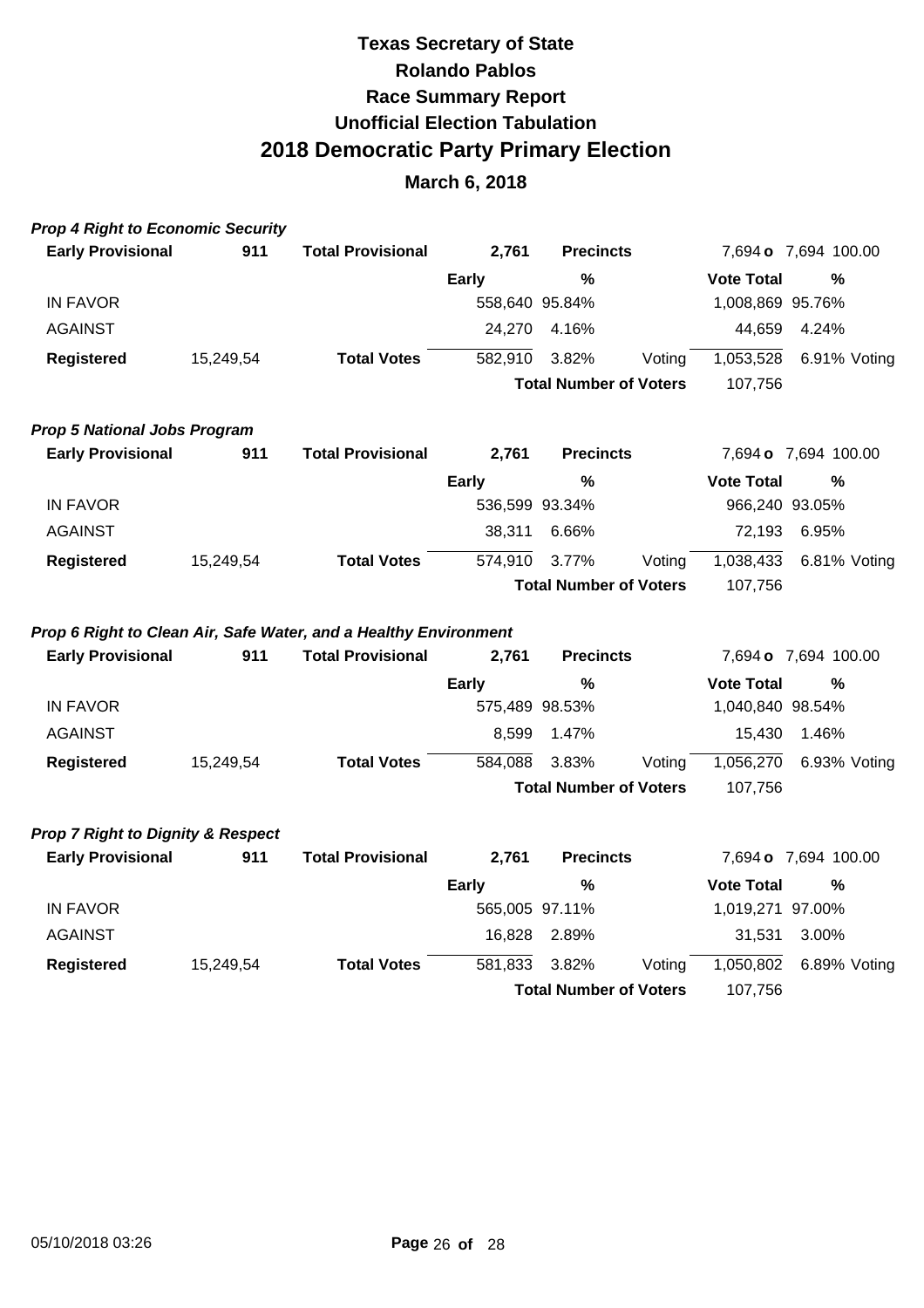| <b>Prop 8 Right to Housing</b>                  |           |                          |                |                               |        |                   |                      |
|-------------------------------------------------|-----------|--------------------------|----------------|-------------------------------|--------|-------------------|----------------------|
| <b>Early Provisional</b>                        | 911       | <b>Total Provisional</b> | 2,761          | <b>Precincts</b>              |        |                   | 7,694 o 7,694 100.00 |
|                                                 |           |                          | Early          | %                             |        | <b>Vote Total</b> | $\%$                 |
| <b>IN FAVOR</b>                                 |           |                          | 530,515 91.96% |                               |        | 956,721 91.82%    |                      |
| <b>AGAINST</b>                                  |           |                          | 46,370         | 8.04%                         |        | 85,177            | 8.18%                |
| <b>Registered</b>                               | 15,249,54 | <b>Total Votes</b>       | 576,885        | 3.78%                         | Voting | 1,041,898         | 6.83% Voting         |
|                                                 |           |                          |                | <b>Total Number of Voters</b> |        | 107,756           |                      |
| <b>Prop 9 Right to Vote</b>                     |           |                          |                |                               |        |                   |                      |
| <b>Early Provisional</b>                        | 911       | <b>Total Provisional</b> | 2,761          | <b>Precincts</b>              |        |                   | 7,694 o 7,694 100.00 |
|                                                 |           |                          | Early          | %                             |        | <b>Vote Total</b> | %                    |
| <b>IN FAVOR</b>                                 |           |                          | 550,423 94.84% |                               |        | 991,250 94.56%    |                      |
| <b>AGAINST</b>                                  |           |                          | 29,961         | 5.16%                         |        | 56,982            | 5.44%                |
| <b>Registered</b>                               | 15,249,54 | <b>Total Votes</b>       | 580,384        | 3.81%                         | Voting | 1,048,232         | 6.87% Voting         |
|                                                 |           |                          |                | <b>Total Number of Voters</b> |        | 107,756           |                      |
| Prop 10 Right to a Fair Criminal Justice System |           |                          |                |                               |        |                   |                      |
| <b>Early Provisional</b>                        | 911       | <b>Total Provisional</b> | 2,761          | <b>Precincts</b>              |        |                   | 7,694 o 7,694 100.00 |
|                                                 |           |                          | <b>Early</b>   | $\frac{0}{0}$                 |        | <b>Vote Total</b> | %                    |
| <b>IN FAVOR</b>                                 |           |                          | 560,695 96.70% |                               |        | 1,013,367 96.77%  |                      |
| AGAINST                                         |           |                          | 19,114         | 3.30%                         |        | 33,869            | 3.23%                |
| <b>Registered</b>                               | 15,249,54 | <b>Total Votes</b>       | 579,809        | 3.80%                         | Voting | 1,047,236         | 6.87% Voting         |
|                                                 |           |                          |                | <b>Total Number of Voters</b> |        | 107,756           |                      |
| <b>Prop 11 Immigrant Rights</b>                 |           |                          |                |                               |        |                   |                      |
| <b>Early Provisional</b>                        | 911       | <b>Total Provisional</b> | 2,761          | <b>Precincts</b>              |        |                   | 7,694 o 7,694 100.00 |
|                                                 |           |                          | <b>Early</b>   | %                             |        | <b>Vote Total</b> | $\%$                 |
| <b>IN FAVOR</b>                                 |           |                          | 548,751 94.46% |                               |        | 991,547 94.44%    |                      |
| <b>AGAINST</b>                                  |           |                          | 32,212         | 5.54%                         |        | 58,327            | 5.56%                |
| <b>Registered</b>                               | 15,249,54 | <b>Total Votes</b>       | 580,963        | 3.81%                         | Voting | 1,049,874         | 6.88% Voting         |
|                                                 |           |                          |                | <b>Total Number of Voters</b> |        | 107,756           |                      |